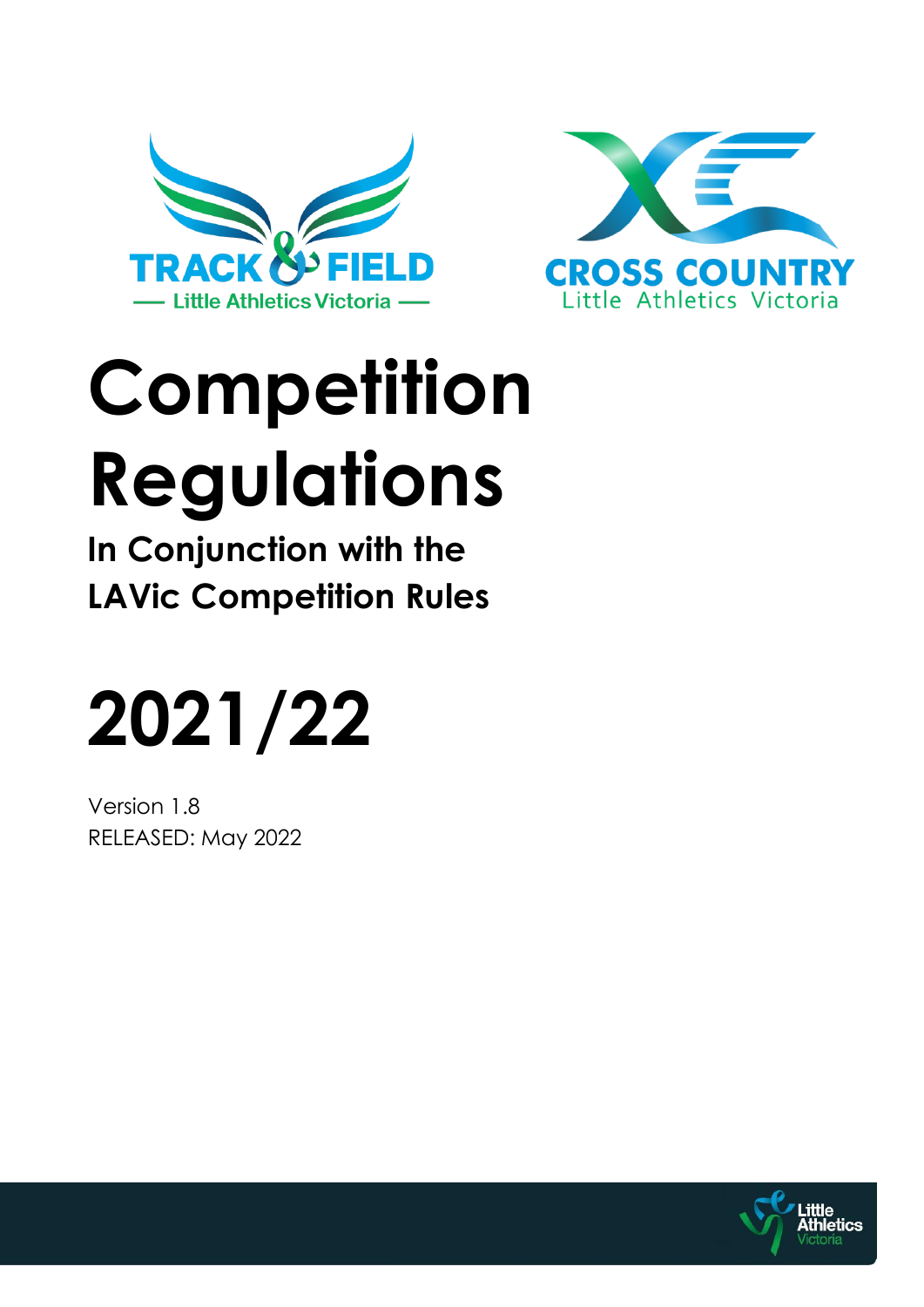# TABLE OF CONTENTS

|                                                                             | 3 |
|-----------------------------------------------------------------------------|---|
|                                                                             |   |
|                                                                             |   |
| LAVic RULE 602: PARTICIPATION REQUIREMENTS FOR REGION & STATE COMPETITIONS3 |   |
|                                                                             |   |
|                                                                             |   |
|                                                                             |   |
|                                                                             |   |
|                                                                             |   |
|                                                                             |   |
| LAVic RULE 610: STATE TRACK AND FIELD CHAMPIONSHIP QUALIFYING STANDARDS  11 |   |
|                                                                             |   |
|                                                                             |   |
|                                                                             |   |
|                                                                             |   |
|                                                                             |   |
|                                                                             |   |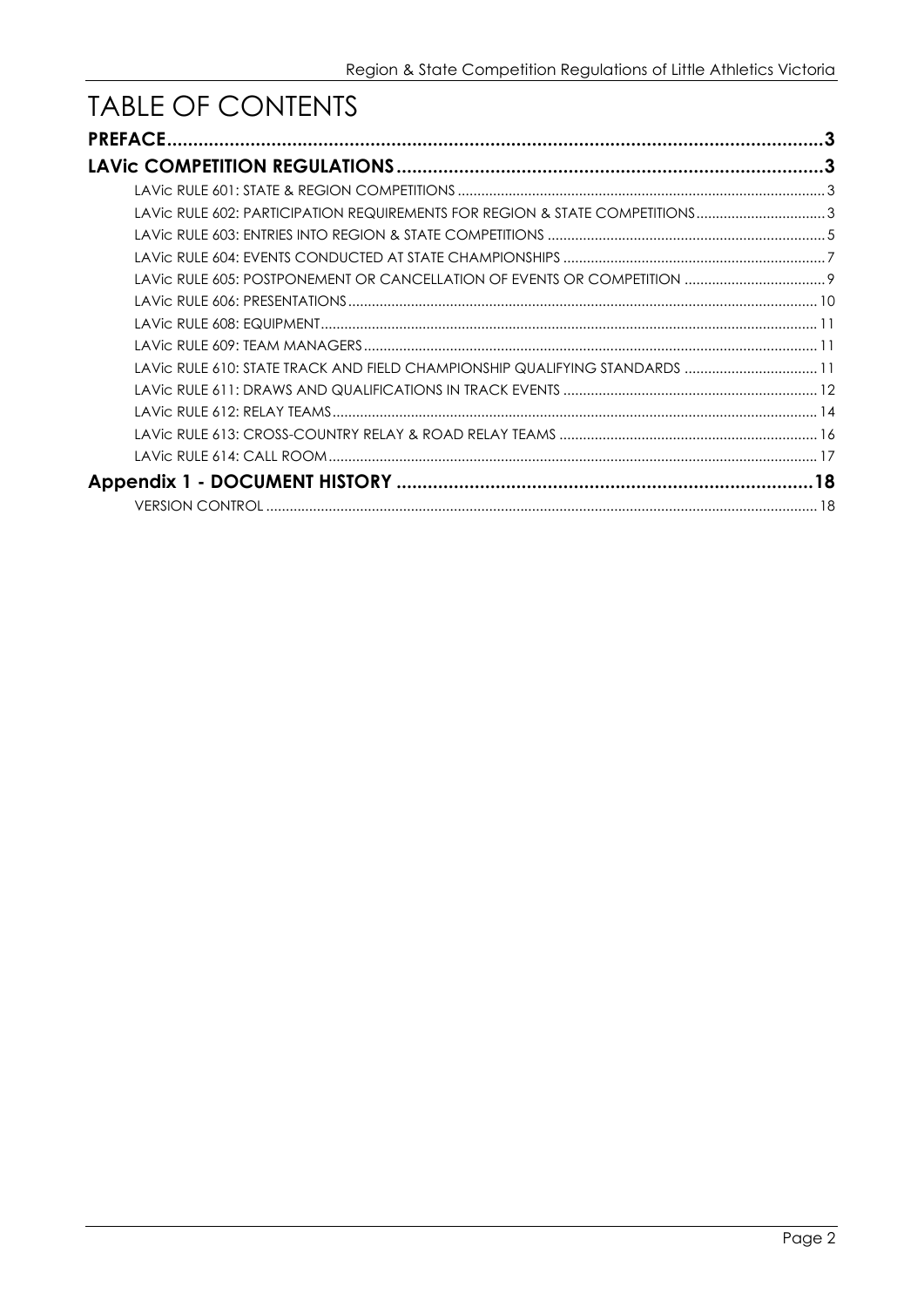# **PREFACE**

Little Athletics Competitions in Victoria are conducted in accordance with the Competition Rules of Little Athletics Australia (LAA).

LAA use the World Athletics (WA) as the basis for the rules and make modification to suit the ages, nature and abilities of athletes participating in Little Athletics.

LAA use the World Para Athletics (WPA) as the basis for the rules and make modification to suit the ages, nature and abilities of Multi-Class athletes participating in Little Athletics.

The Competition Rules are to be used at all levels of competitions in Little Athletics to ensure a consistent and safe program is offered to all participants.

These Competition Regulations and Event Plans are the administrative processes that assist in providing a consistent and safe program to all participants.

These are the processes and specific rules that apply to competitions conducted at Centre, Region and State level.

# **LAVic COMPETITION REGULATIONS**

# **LAVic RULE 601: STATE & REGION COMPETITIONS**

**1.** LAVic will conduct the following State Championships with qualifying competitions as indicated: For Season 2021-22, due to COVID restrictions.

| Championship                                   | <b>Qualifying Competition</b>        |
|------------------------------------------------|--------------------------------------|
| <b>State Relay Championships</b>               | No qualifying competition            |
| <b>State Combined Events Championships</b>     | No qualifying competition            |
| State Track & Field Championships              | Region Track & Field Carnival        |
| <b>State Road Relay Championships</b>          | No qualifying competition            |
| <b>State Cross-Country Championships</b>       | <b>Region Cross-Country Carnival</b> |
| <b>State Cross-Country Relay Championships</b> | No qualifying competition            |

# **LAVic RULE 602: PARTICIPATION REQUIREMENTS FOR REGION & STATE COMPETITIONS**

- **1.** To participate in any Competition an athlete must:
	- **(a)** Be registered as a Competitive Member, as per Regulation 7 Registration of Competitive Members,
	- **(b)** Be a LAVic financial reaistered competitive member in their correct age group by the closing date and time of entries for the competition
	- **(c)** Relay competitions, refer to Rule 612 for additional requirements.
	- **(d)** Only compete at a LAVic approved competition.
	- **(e)** Have met any additional participation requirements of the competition (Refer LAVic Rule 602.6)
- **2.** To participate in any Competition, a Multi-Class athlete must, in addition to Rule 602.1:
	- **(a)** Hold a Provisional or Full Classification prior to the closing date and time of entries for the competition.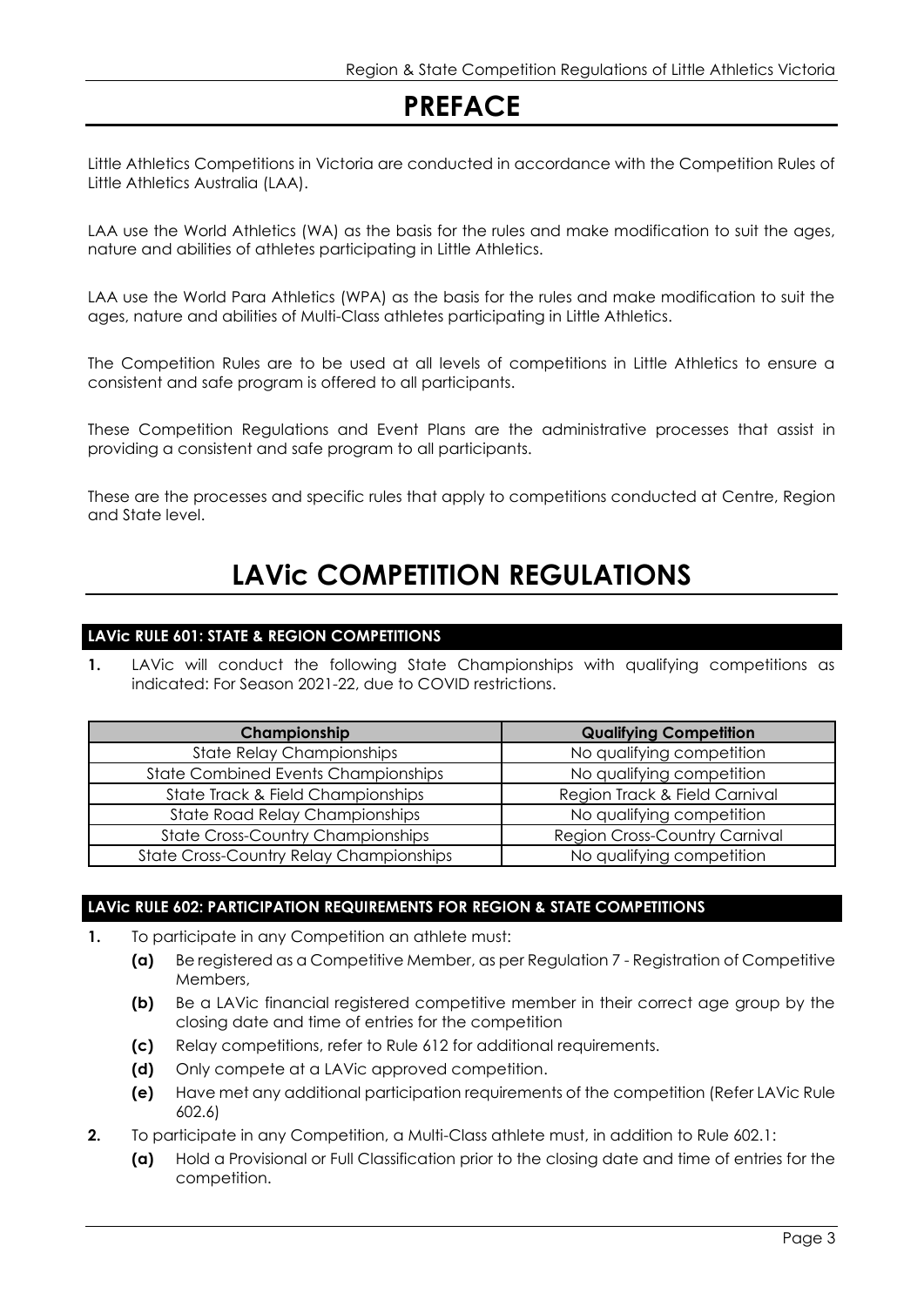- **(b)** Hold a provisional or full classification in the following classifications.
- T/F01 Hearing Impairment
- T/F11-13 Visual Impairment
- T/F20-21 Intellectual Impairment
- T31-54; F31-57 Physical Impairment
- T/F60 Transplant
- T/F61-64 Physical Impairment
- **(c)** All events will be conducted as Multi-Class events. Competitors will compete against a Baseline standard time or distance for their classification. Placings will be determined by the competitor's time/distance calculated against a percentage of the Baseline standard for their classification.
- **(d)** In all competitions involving throwing events, athletes must use the implement weight specified for their classification/age group.
- **3.** Each Centre is responsible to LAVic for ensuring an athlete's registration details, and number of participation weeks attended is correct as per Regulation 6 – Terms for Affiliation of Centres.
	- **(a)** All results are to be recorded on a weekly basis, in the approved results program supplied by the Association.
	- **(b)** An athlete's attendance and results at another Centre's competition or Open Day, should be recorded in the approved results program supplied by the Association, of the athletes registered Centre. These are eligible to be used for participation requirements, according to Rule 602.3.
- **4.** An athlete can only claim one LAVic approved competition per week from any Monday to the following Sunday.
- **5.** A trial (maximum of two) may be claimed as a week of LAVic approved competition if the Trial athlete meets all participation requirements defined in this Rule.

Note: Trial athletes must be financial prior to close of entries for the competition be eligible.

- **6.** The following additional requirements must be met for athletes to compete in the following competitions, and to be eligible to qualify or progress to the relevant State Championships.
	- **(a) Region Track & Field Carnivals**:
		- **(i)** Athletes must have participated in a minimum of one week of LAVic approved competition within the qualifying period determined by LAVic. The qualifying period commences at the beginning of the Track & Field season in which the Region Track & Field Carnivals is being conducted and concludes at the closing date of entries for the Region Track & Field carnivals in the same season.
		- **(ii)** Only competitions organised by an affiliated Centre, Region or the Association, may be used as a LAVic approved competition.
		- **(iii)** To qualify or progress to the State Track & Field Championships, athletes must have competed in and finished in the overall top 10 placing in the relevant event at the Region Track and Field Carnival where the athlete's Centre is allocated, except for High Jump and Race Walks, refer to Rule 610.
		- **(iv)** To qualify or progress to the State Track & Field Championships, Multi-Class athletes will be progressed based on their converted performance at the Region Track & Field Carnival, up to the maximum field size for each event.
	- **(b) State Relay Championships**: To be confirmed
		- **(i)** Athletes must be a LAVic financial registered competitive member in their correct age group by the closing date and time of entries for the competition.
		- **(ii)** If a Team change occurs on the day, all athletes must be a LAVic financial registered competitive member in their correct age group by the submission of the Team Change Summary form.

# **(c) State Combined Events Championships**:

- **(i)** No additional requirements
- **(ii)** Entry cap on registrations apply, Refer to Rule 604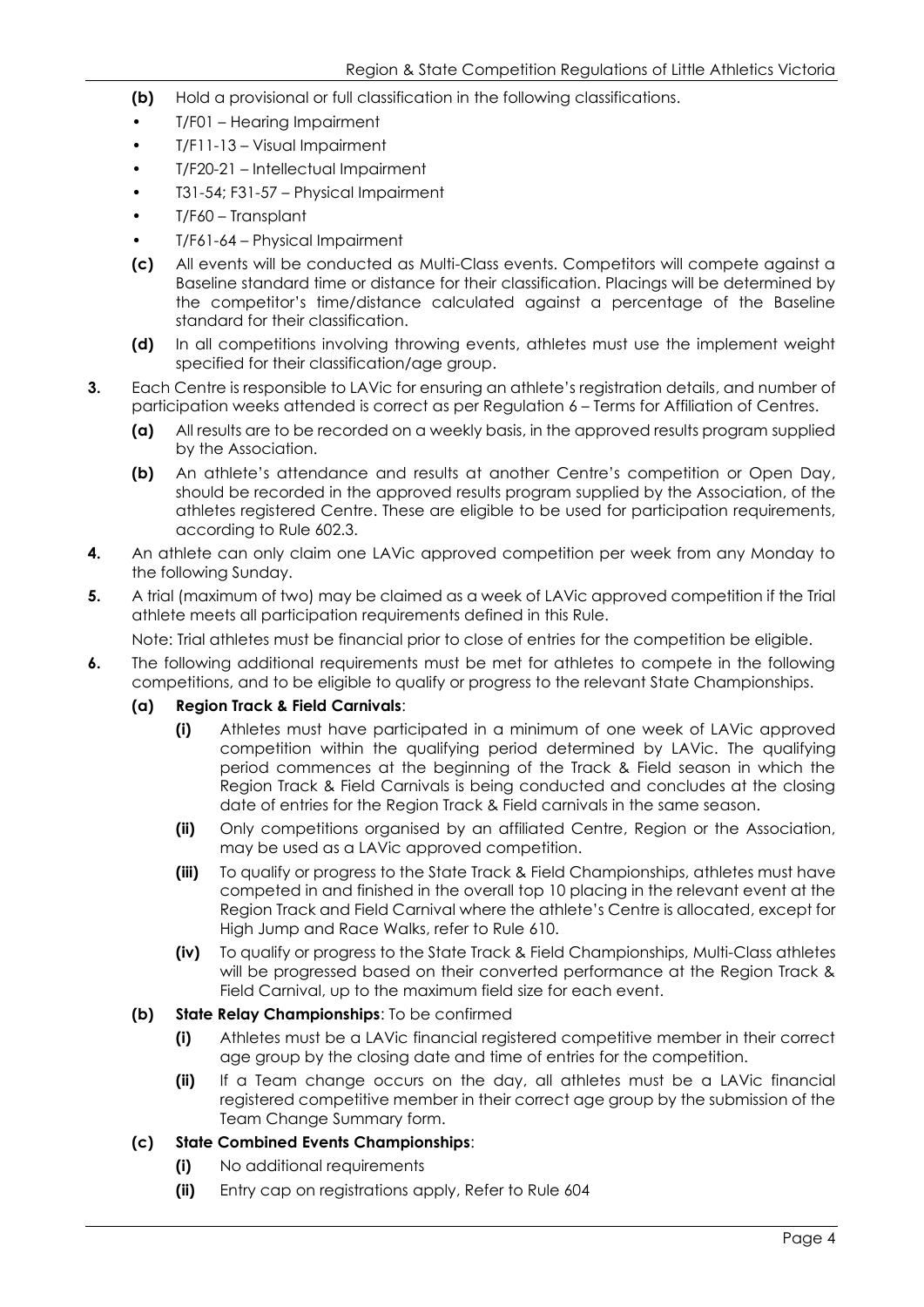- **(d) State Road Relay Championships**:
	- **(i)** No additional requirements
- **(e) State Cross-Country Relay Championships**:
	- **(i)** No additional requirements
- **(f) State Cross-Country Championships**:
	- **(i)** Competed and completed the relevant event at the Region Cross-Country Carnival.
- **7.** There is no appeals process to participate at the Region Track & Field Carnival, if participation requirements have not been met.
- **8.** There are no exemptions permitted for direct entry into the State Track & Field Championship.
- **9.** Except for competitions where age group promotion is permitted athletes will only compete in the age group applicable to their date of birth.
- **10.** If an ineligible athlete/team competes in a competition that athlete/team will be disqualified from that competition.

**Note:** Due to the clash of events with the Athletics Australia National Combined Events Championships on the same weekend as Region Track & Field Carnivals, LAVic U14, U15 and U16 athletes only, the qualify, register, and compete at the AA National Combined Events Championships, can qualify as an Invitational athlete into the LAVic State Track & Field Championships.

The U14, U15 and U16 athletes that wish to claim an invitational status into the LAVic State Track & Field Championships, must register and pay, via the LAVic Region Track & Field Carnival online portal, for each event they would like to enter, prior to the closing date and time of the portal.

If an U14, U15 or U16 athlete, does not compete at the AA National Combined Events Championships, as indicated by the official results, they will not be eligible to claim the invitational status; in this case, to qualify for State Track & Field Championships, the athletes must compete and qualify through Region Track & Field Carnivals.

# **LAVic RULE 603: ENTRIES INTO REGION & STATE COMPETITIONS**

# **Region & State Competitions**

- **1.** The submission and payment of entries will be determined by LAVic.
- **2.** Entries will close at the date and time set by LAVic.
- **3.** The Organising body will set the maximum number of athletes or teams allowed to compete in each event.

## **Track & Field Competitions**

- **4.** Athletes will be limited to enter a maximum of Five events at the Region Track & Field Carnival.
	- **(a)** If a Region conducts events not offered at State, athletes may participate in these invitational events as well, in addition to the maximum of five events.
	- **(b)** All events offered must be compliant with the Standard Events table for each applicable age group and gender.
	- **(c)** Multi-Class athletes cannot participate in the same event in both Multi-Class and Able Body.

**Note:** Multi-Class athletes will be limited to a maximum of 5 events.

**Note:** Entries into Region Track & Field Carnival will only be provisional until participation requirements have been met.

#### **Relay Competitions**

**Note: Submission of Team Summary Forms, Team Entries & Event Types to be conducted will be confirmed, the below details will be updated once the structure is finalised**.

**5.** For Relay competitions athletes will be limited to enter in a maximum of four event types on any one day of competition. (See LAVic Rule 612 for listing of the event types)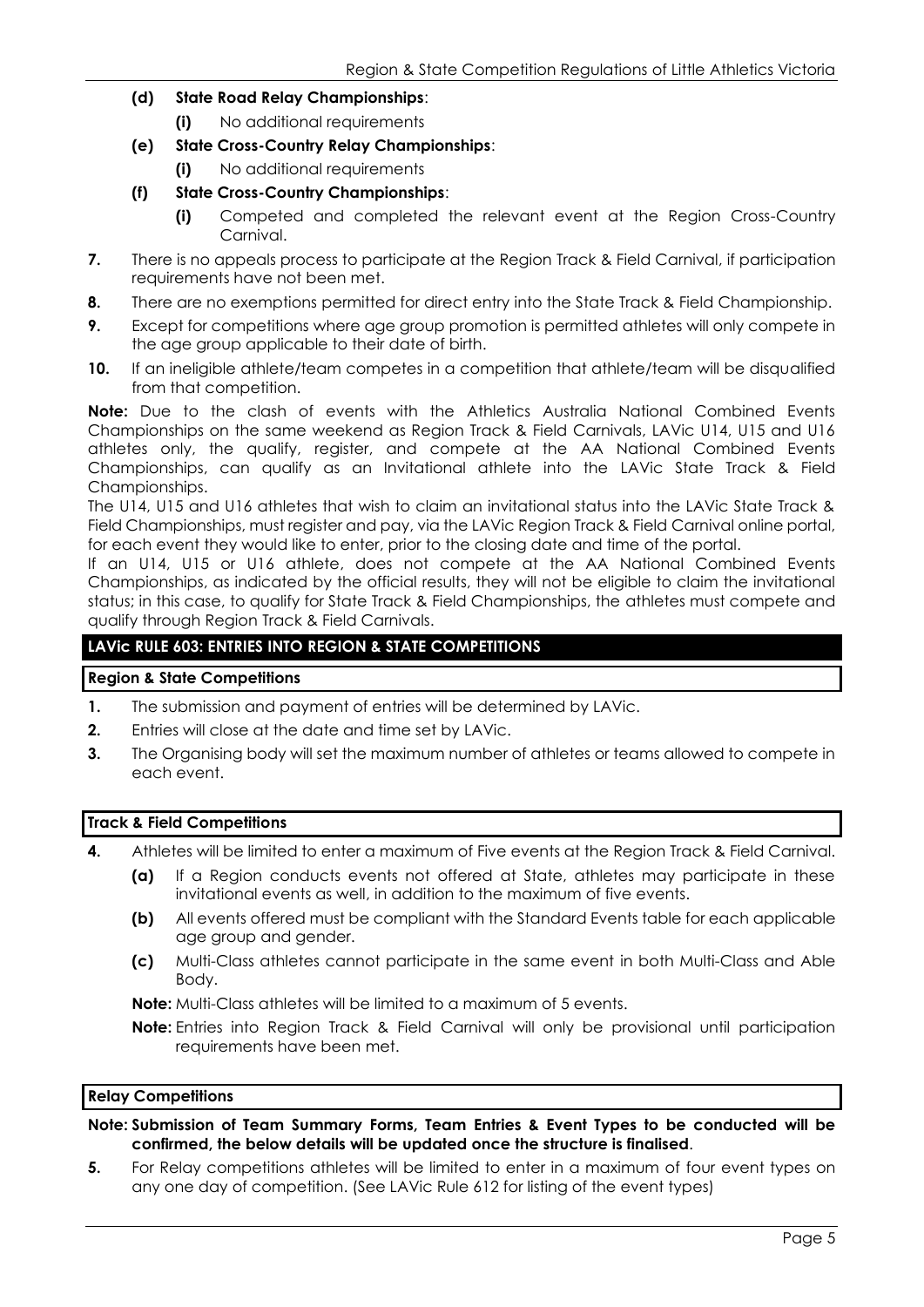- **6.** Due to COVID restrictions, all age groups will have direct entry into State Relays.
- **7.** Athletes will be limited to enter a maximum of four event types, however due to the timetable constraints and capacity cap limits, the number of events or event types offered, will need to be amended to fit into the program. All event types might not be offered, depending upon the number of teams entered, this will be communicated after the close of entries. This is due to the Region Relays Carnivals being cancelled in 2021.
- **8.** Multi-Class athletes cannot participate in the same event type in both Multi-Class and Able Body.
- **9.** Athletes cannot compete in the same event type in 2 different age groups, regardless of the leg or distance being run.
- **10.** Centres & Regions may enter teams for any of the event types conducted.
- **11.** For the State Relay Championships, Centres & Regions must submit the names of athletes competing for each event type and age group on a Team Summary form to the Administration Manager / Communications no later than 60 minutes prior to the event block that the athletes listed are competing in.
- **12.** The Team Summary forms identify all event types and age groups (if promoted) the athlete is competing in for the entire day; they do not advise the team letter, if there are multiple teams.
- **13.** If there are any changes on the day at State, a Team Change Summary form must be submitted to the Administration Manager / Communications no later than 60 minutes prior to the event block.
- **14.** During the online registration process, multiple teams can be entered for an event type.
- **15.** The designated fine of \$250.00 may be imposed on the Centre/Region for each team found to be competing in breach of the eligibility of team composition requirements, in addition to any sanctions applied on the day as per Rule 612.

#### **State Cross-Country Relay Competitions**

- **16.** For State Cross-Country Relay competitions, athletes will be limited to enter in one event only.
- 17. Centres may enter teams for any of the events conducted.
- **18.** For each competition, Centres/Regions must submit the names of athletes comprising each team for each event to the Organising body prior to closing date and time of entries.
- **19.** The Centre/Region Team Manager must validate and sign Centre team sheets at the conclusion of each event.
- **20.** The designated fine of \$250.00 may be imposed on the Centre/Region for each team found to be competing in breach of the eligibility of team composition requirements.

#### **State Road Relay Competitions**

- **21.** For State Road Relay competitions athletes will be limited to enter in one event only.
- **22.** Centres may enter teams for any of the events conducted.
- 23. For each competition, Centres/Regions must submit the names of athletes comprising each team for each event to the Organising body prior to closing date and time of entries.
- **24.** The Centre/Region Team Manager must validate and sign Centre team sheets at the conclusion of each event.
- **25.** The designated fine of \$250.00 may be imposed on the Centre/Region for each team found to be competing in breach of the eligibility of team composition requirements.

#### **Cross-Country Competitions**

**26.** Team entries will not be required to be submitted. Teams will be determined based on the individual placing of athletes in the event.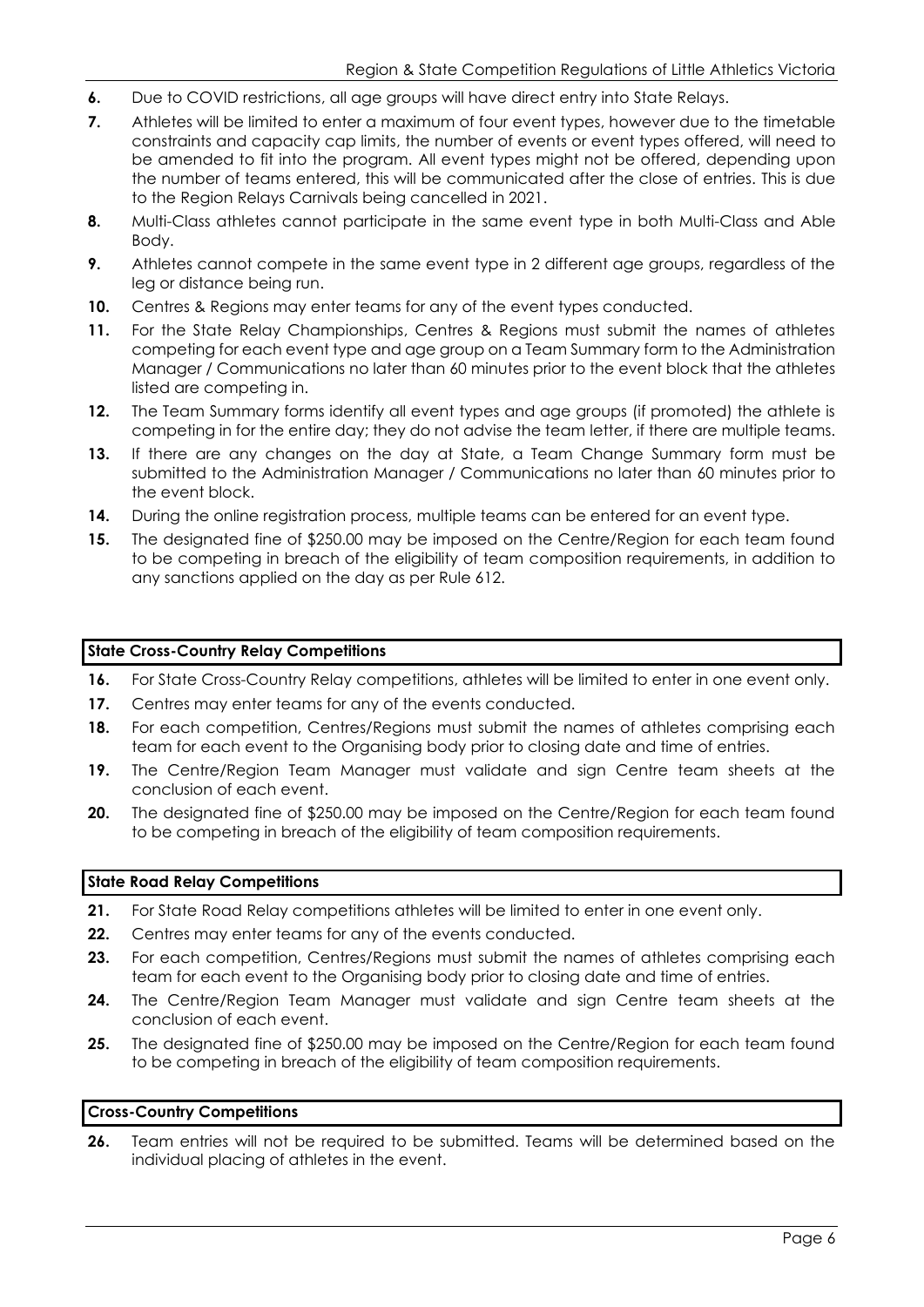# **LAVic RULE 604: EVENTS CONDUCTED AT STATE CHAMPIONSHIPS**

- **1.** The following table lists the events held for State Championships and the number of qualifiers by place per Region and the maximum field sizes permitted for a State Championship event.
- **Note:** Regions may offer additional invitational events, however these cannot be events not allowed for that age group. e.g., U9 cannot compete in Triple Jump.

Legend - **B** – Boys Only **G** – Girls Only **X** – Both Genders **MS** – Mixed Sex **MT** – Mixed Teams Black shaded cells = Event not offered for that age group at Region or State. Refer to the LAVic Standard Events Table for events conducted at Centre level.

|                                     |                                               | <b>Age Group</b>   |                    |                    |                    |                    |                    |                    | <b>Qualifiers by</b> | <b>Maximum</b>               |                      |
|-------------------------------------|-----------------------------------------------|--------------------|--------------------|--------------------|--------------------|--------------------|--------------------|--------------------|----------------------|------------------------------|----------------------|
| Competition                         | Event                                         | <b>U09</b>         | U10                | U11                | U12                | U13                | U14                | U15                | U16                  | place per                    | field size           |
|                                     |                                               |                    |                    |                    |                    |                    |                    |                    |                      | Region                       |                      |
|                                     | 70 <sub>m</sub>                               | $\pmb{\mathsf{X}}$ | X                  |                    |                    |                    |                    |                    |                      | 1                            | 24                   |
|                                     | 100m                                          | $\pmb{\mathsf{X}}$ | X                  | X                  | X                  | x                  | X                  | X                  | X                    | $\mathbf 1$                  | 24                   |
|                                     | 200m                                          | $\pmb{\mathsf{X}}$ | Χ                  | $\pmb{\mathsf{X}}$ | $\pmb{\mathsf{X}}$ | Χ                  | X                  | Χ                  | X                    | $\mathbf 1$                  | 24                   |
|                                     | 400m                                          | $\pmb{\mathsf{X}}$ | Χ                  | $\pmb{\mathsf{X}}$ | $\pmb{\mathsf{X}}$ | Χ                  | X                  | X                  | X                    | $\mathbf 1$                  | 24                   |
|                                     | 800m                                          | $\pmb{\mathsf{X}}$ | $\pmb{\mathsf{X}}$ | $\pmb{\mathsf{X}}$ | X                  | Χ                  | X                  | $\pmb{\mathsf{X}}$ | X                    | $\mathbf 1$                  | 16                   |
|                                     | 1500m                                         |                    |                    | X                  | $\pmb{\mathsf{X}}$ | Χ                  | $\pmb{\mathsf{X}}$ | X                  | Χ                    | $\mathbf 1$                  | 24                   |
|                                     | 60m Hurdles                                   | X                  | X                  |                    |                    |                    |                    |                    |                      | $\mathbf 1$                  | 24                   |
|                                     | 80m Hurdles                                   |                    |                    | $\pmb{\mathsf{X}}$ | X                  | X                  | G                  |                    |                      | $\mathbf 1$                  | 24                   |
| <b>Track and Field</b>              | 90m Hurdles                                   |                    |                    |                    |                    |                    | B                  | G                  | G                    | $\mathbf 1$                  | 24                   |
|                                     | 100m Hurdles                                  |                    |                    |                    |                    |                    |                    | B                  | B                    | $\mathbf 1$                  | 24                   |
|                                     | 200m Hurdles                                  |                    |                    |                    |                    | x                  | X                  |                    |                      | $\mathbf 1$                  | 24                   |
|                                     | 300m Hurdles                                  |                    |                    |                    |                    |                    |                    | X                  | X                    | $\mathbf 1$                  | 24                   |
|                                     | 700m Race Walk                                | X                  |                    |                    |                    |                    |                    |                    |                      | $\mathbf 1$                  | 24                   |
|                                     | 1100m Race Walk                               |                    | X                  | X                  |                    |                    |                    |                    |                      | $\mathbf 1$                  | 24                   |
|                                     | 1500m race Walk                               |                    |                    |                    | X                  | X                  | X                  | X                  | X                    | $\mathbf{1}$                 | 24                   |
|                                     | High Jump                                     | X                  | X                  | X                  | Χ                  | Χ                  | X                  | Χ                  | X                    | $\mathbf{1}$                 | 24                   |
|                                     | Long Jump                                     | $\pmb{\mathsf{X}}$ | Χ                  | $\pmb{\mathsf{X}}$ | X                  | Χ                  | X                  | Χ                  | X                    | $\mathbf{1}$                 | 24                   |
|                                     | Triple Jump                                   |                    |                    | $\pmb{\mathsf{X}}$ | $\pmb{\mathsf{X}}$ | Χ                  | $\pmb{\mathsf{X}}$ | X                  | Χ                    | $\mathbf{1}$                 | 24                   |
|                                     | <b>Discus</b>                                 | $\pmb{\mathsf{X}}$ | X                  | X                  | X                  | Χ                  | X                  | X                  | X                    | $\mathbf{1}$                 | 24                   |
|                                     | Javelin                                       |                    |                    | X                  | Χ                  | Χ                  | X                  | Χ                  | Χ                    | $\mathbf 1$                  | 24                   |
|                                     | Shot Put                                      | X                  | X                  | X                  | X                  | X                  | $\pmb{\mathsf{X}}$ | X                  | X                    | $\mathbf{1}$                 | 24                   |
|                                     | 4 x 100m                                      | $\pmb{\mathsf{X}}$ | $\pmb{\mathsf{X}}$ | $\mathsf X$        | X                  |                    |                    |                    |                      | N/A                          | TBC                  |
|                                     | 4 x 100m                                      |                    |                    |                    |                    | Χ                  | X                  | X                  | X                    | N/A                          | TBC                  |
|                                     | MS 4 x 100m                                   | $\pmb{\mathsf{X}}$ | X                  | X                  | X                  |                    |                    |                    |                      | N/A                          | TBC                  |
|                                     | MS 4 x 100m                                   |                    |                    |                    |                    | $\pmb{\mathsf{X}}$ | X                  | X                  | X                    | N/A                          | TBC                  |
|                                     | 4 x 200m                                      | $\pmb{\mathsf{X}}$ | X                  | X                  | $\pmb{\mathsf{X}}$ |                    |                    |                    |                      | N/A                          | TBC                  |
|                                     | 4 x 200m                                      |                    |                    |                    |                    | Χ                  | X                  | X                  | X                    | N/A                          | TBC                  |
| <b>Relays</b>                       | MS 4 x 200m                                   | $\pmb{\mathsf{X}}$ | X                  | X                  | X                  |                    |                    |                    |                      | N/A                          | TBC                  |
|                                     | MS 4 x 200m                                   |                    |                    |                    |                    | X                  | X                  | X                  | X                    | N/A                          | TBC                  |
|                                     | Swedish Medley<br>(100m, 300m,<br>200m, 400m) | X                  | X                  | X                  | X                  |                    |                    |                    |                      | N/A                          | TBC                  |
|                                     | Swedish Medley<br>(100m, 300m,<br>200m, 400m) |                    |                    |                    |                    | Χ                  | X                  | X                  | X                    | N/A                          | TBC                  |
| <b>Combined Events</b>              | <b>Combined Events:</b><br>5 -7 events        | 5                  | 5                  | 5                  | 5                  | 5                  | 6                  | $\overline{7}$     | $\overline{7}$       | N/A                          | +Limited<br>by group |
| Competition                         |                                               |                    | <b>Age Group</b>   |                    |                    |                    |                    |                    |                      | <b>Qualifiers by Maximum</b> |                      |
|                                     | Event                                         |                    | U09 - U10          | U11 - U12          |                    | $U13 - U16$        |                    |                    |                      | <b>Region</b>                | field size           |
| <b>Multi-Class Track</b><br>& Field | 100m                                          |                    | X                  | X                  |                    | $\pmb{\mathsf{X}}$ |                    |                    |                      | Top 24                       | 24                   |
|                                     | 200m                                          |                    | X                  | Χ                  |                    | $\pmb{\mathsf{X}}$ |                    |                    |                      | Top 24                       | 24                   |
|                                     | Long Jump                                     |                    | Χ                  | Χ                  |                    | $\pmb{\mathsf{X}}$ |                    |                    |                      | Top 24                       | 24                   |
|                                     | <b>Discus</b>                                 |                    | Χ                  | Χ                  |                    | $\pmb{\mathsf{X}}$ |                    |                    | Top 24               | 24                           |                      |
|                                     | Shot Put                                      |                    | Χ                  | Χ                  |                    |                    | $\pmb{\mathsf{X}}$ |                    |                      | Top 24                       | 24                   |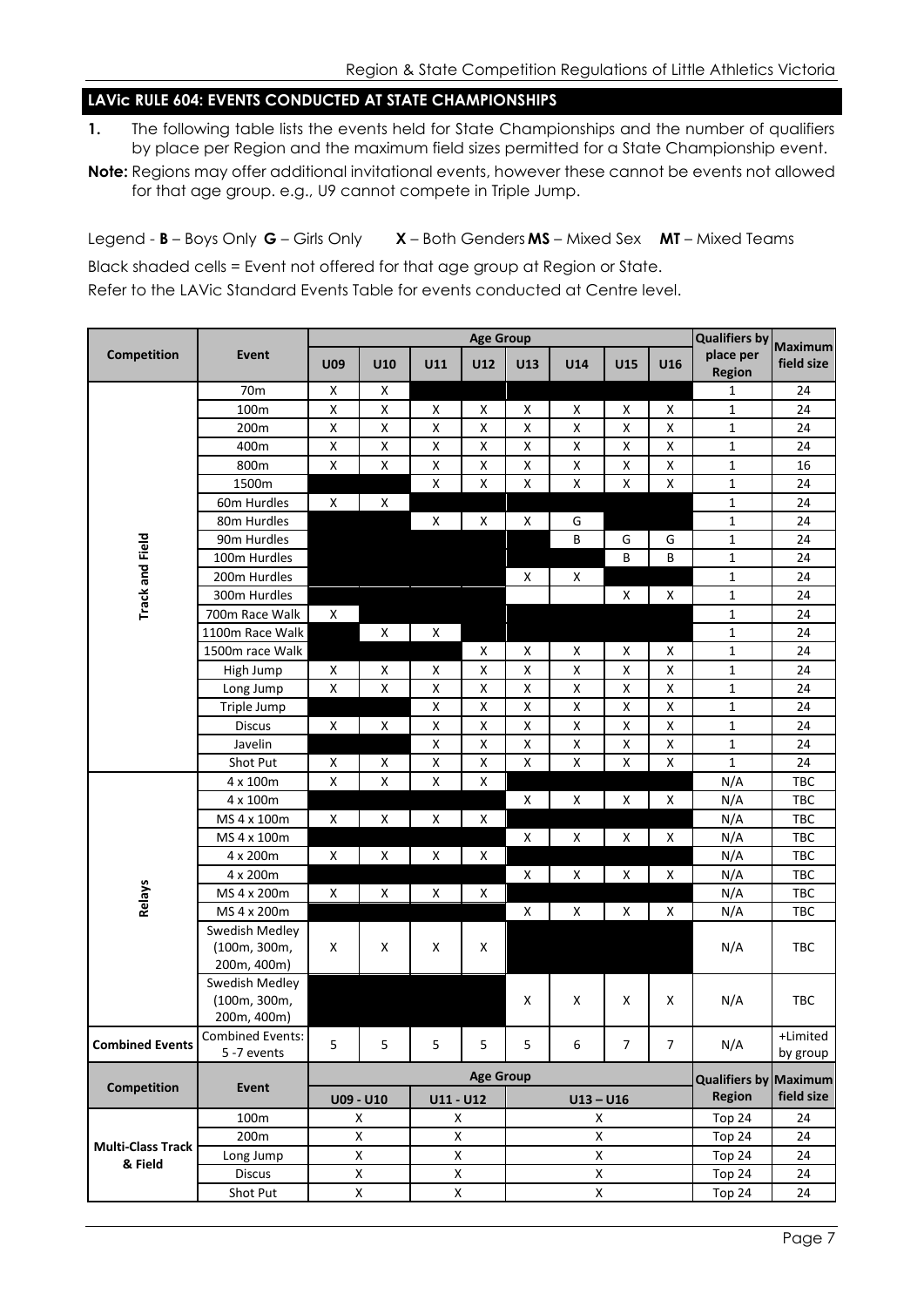Region & State Competition Regulations of Little Athletics Victoria

|                                                          |                             | <b>Age Group</b>                                   |     |             |                  |             |             |     | <b>Qualifiers by Maximum</b> |                                  |                         |
|----------------------------------------------------------|-----------------------------|----------------------------------------------------|-----|-------------|------------------|-------------|-------------|-----|------------------------------|----------------------------------|-------------------------|
| <b>Competition</b>                                       | Event                       | U09 - U10                                          |     | $U11 - U12$ |                  |             | $U13 - U16$ |     | <b>Region</b>                | field size                       |                         |
| MT 4 x 100                                               |                             | X                                                  |     | X           |                  |             |             |     | N/A                          | <b>TBC</b>                       |                         |
| Multi-Class Relays                                       | MT 4 x 100                  |                                                    |     |             |                  | X           |             |     |                              | N/A                              | <b>TBC</b>              |
|                                                          | MT 4 x 200                  |                                                    | X   |             | X                |             |             |     | N/A                          | <b>TBC</b>                       |                         |
|                                                          | MT 4 x 200                  |                                                    |     |             |                  | X           |             |     |                              | N/A                              | TBC                     |
| <b>Multi-Class</b><br><b>Combined Events</b>             | Combined<br>Events:4 events | 4                                                  |     | 4           |                  |             | 4           |     |                              | No<br>qualifying<br>competitions | Unlimited<br>field size |
| <b>Competition</b>                                       | Event                       |                                                    |     |             | <b>Age Group</b> |             |             |     |                              | Qualifiers by place per          |                         |
|                                                          |                             | <b>U09</b>                                         | U10 | U11         | U12              | U13         | U14         | U15 | U16                          | <b>Region</b>                    |                         |
|                                                          | 1.5 km                      | $\boldsymbol{\mathsf{X}}$                          | X   |             |                  |             |             |     |                              | Must compete &                   |                         |
| <b>Cross-Country</b>                                     | 2.0 km                      |                                                    |     | X           | X                |             |             |     |                              | complete Region Cross-           |                         |
|                                                          | 3.0 km                      |                                                    |     |             |                  | X           | X           | X   | $\mathsf{x}$                 | Country                          |                         |
|                                                          | 3 x 1.5 km                  | X                                                  | X   |             |                  |             |             |     |                              | No qualifying<br>competitions    |                         |
| <b>Road Relays</b>                                       | 3 x 2.0 km                  |                                                    |     | X           | X                |             |             |     |                              |                                  |                         |
|                                                          | 3 x 3.1 km                  |                                                    |     |             |                  | X           | x           | X   | X                            |                                  |                         |
| <b>Cross-Country</b>                                     | 3 x 1.0 km                  | X                                                  | X   |             |                  |             |             |     |                              | No qualifying<br>competitions    |                         |
| Relays                                                   | 3 x 1.5 km                  |                                                    |     | X           | X                |             |             |     |                              |                                  |                         |
|                                                          | 3 x 2.0 km                  |                                                    |     |             |                  | X           | X           | X   | X                            |                                  |                         |
|                                                          |                             | <b>Age Group</b><br><b>Qualifiers by place per</b> |     |             |                  |             |             |     |                              |                                  |                         |
| Competition                                              | Event                       | U09 - U10                                          |     | $U11 - U12$ |                  | $U13 - U16$ |             |     |                              | <b>Region</b>                    |                         |
|                                                          | 1.5 km                      |                                                    | X   |             |                  |             |             |     |                              | Must compete &                   |                         |
| <b>Multi-Class Cross-</b><br>Country<br>$2.0 \text{ km}$ |                             |                                                    |     | X           |                  | X           |             |     |                              | complete Region Cross<br>Country |                         |
| <b>Multi-Class Road</b>                                  | 3 x 1.5 km                  | X                                                  |     |             |                  |             |             |     |                              | No qualifying                    |                         |
| Relays                                                   | 3 x 2.0 km                  |                                                    |     | X           |                  | X           |             |     |                              | competitions                     |                         |
| <b>Multi-Class Cross-</b>                                | 3 x 1.0 km                  | X                                                  |     |             |                  |             |             |     | No qualifying                |                                  |                         |
| <b>Country Relays</b>                                    | 3 x 1.5 km                  |                                                    |     | X           |                  | X           |             |     | competitions                 |                                  |                         |

**Qualifiers by place per Region** – The number of athletes/teams from each Region to automatically qualify for the State Championship in that event. Athletes/teams must have attained any qualifying standards that may be set for that event, refer LAVic Rule 610 for High Jump and Race Walks.

**Maximum field size** – The maximum number of athletes/teams permitted for each event. The field consists of qualifiers by place per Region and qualifiers by performance across all Regions.

**Note:** Field size for **State Combined Events**: U9-U12 = 72 athletes, U13 = 54 athletes, U14-U15 = 36 athletes, U16 = 20 athletes, each gender. Multi-Class: unlimited entries.

**Note:** The field size for the U14, U15 and U16 athletes can exceed the maximum as listed in the table, due to the invitational athletes competing.

#### **Qualifying for State Championships**

- **2.** The details for qualifiers by place and qualifiers by performance for each specific State Championship event are detailed in Rule 604 table, above.
- **3.** When qualifying competitions are held, an athlete/team will only be eligible to qualify in an event for the State Championship by having met any participation requirements and any qualifying standards for that event.
- **4.** In the case where a re-run of an event has occurred only the results of the re-run event will be used.

**Note:** A re-run only occurs if unforeseen circumstances require the event to be re held.

**Note:** Run / Jump / Throws offs are not conducted in the case of equal performances, all places & performances remain equal, after the application of the applicable count back rules.

- **5.** For High Jump, if the athletes are still equal after the application of the count back rule, the athletes concerned will be awarded the same place; there is no jump off for any placings including first place.
- **6.** LAVic will combine the results of athletes/teams from all qualifying competition events to determine qualifying positions by performance for that event.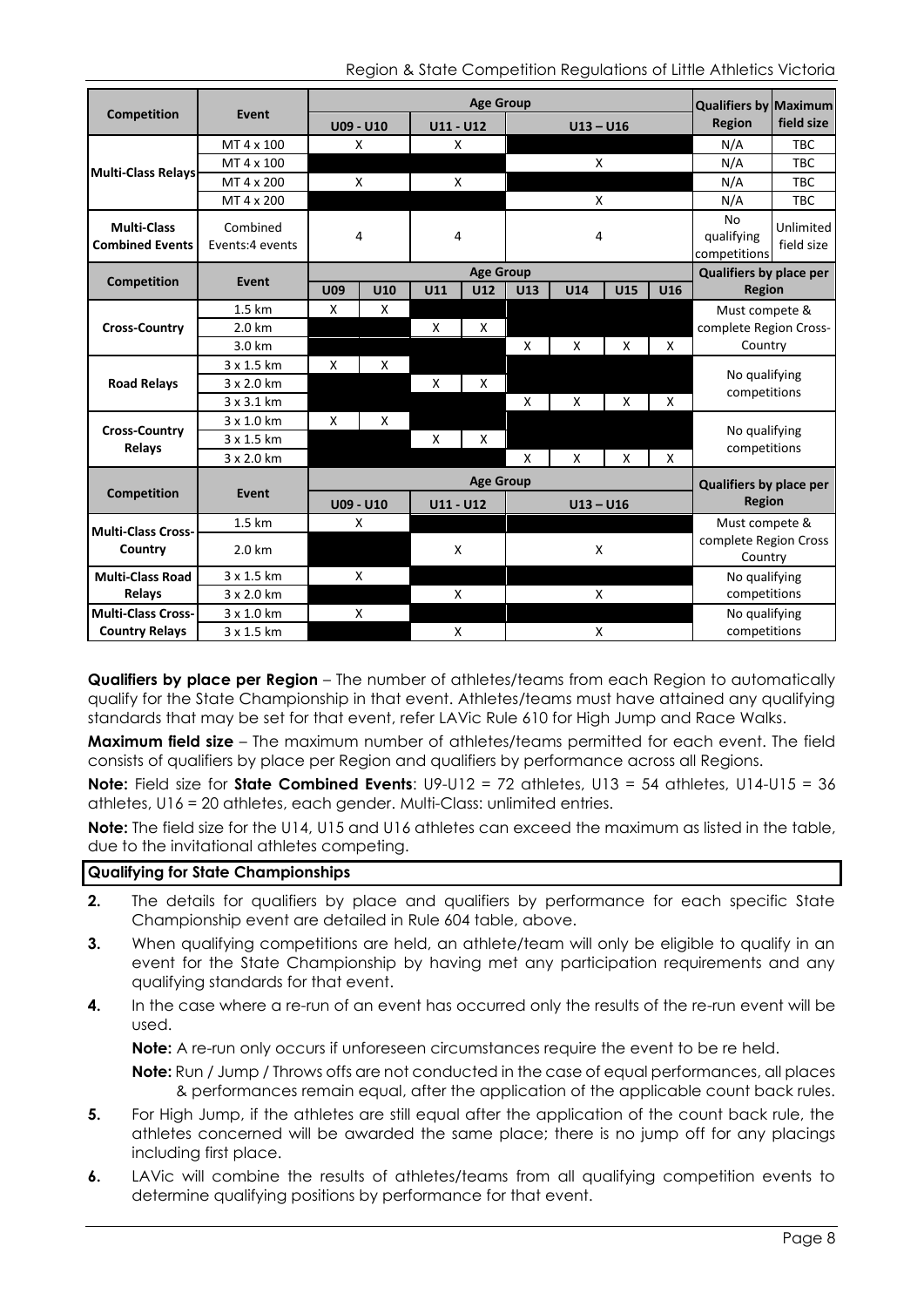- **7.** Athletes must have competed in and finished in the overall top 10 placing in the relevant event at the Region Track and Field Carnival where the athlete's Centre is allocated, except for High Jump and Race Walks, refer to Rule 610.
- **8.** Multi-Class athletes will be progressed based on their converted performance at the Region Track & Field Carnival, and Region Relay Carnival up to the maximum field size for each event.
- **9.** If there are insufficient entries, or if places and performances are equal, only clear progressions will be advanced, i.e., a field may be less than the allowed maximum field size.
- **10.** In the case of a publication error the matter should be referred to LAVic.

**Note:** Those athletes claiming invitational status must compete at the National Combined Events or compete and qualify at the Region Track & Field Carnivals. If an athlete doesn't satisfy these conditions, they will not be eligible for the State Track & Field Championships.

# **Replacement of Athletes/Teams at State Championships**

- **11.** Athletes or Centres are to advise the LAVic office if an athlete/team who has qualified to the State Championship for any given event, does not intend to participate in that event, to progress the next qualified athlete/team.
- 12. Only eligible athletes/teams who meet the qualifying criteria for that event are eligible for replacement.
- **13.** The next athlete/team on performance across all qualifying competitions who has met the qualifying criteria for that event will be invited to compete.
- **14.** There will be an initial release of qualifiers from LAVic, followed by a specified time to accept any withdrawals and then a final list of qualifiers will be published highlighting any newly qualified athletes/teams. Once the final list is posted, no new athletes/teams will be progressed.

## **Call Room, Scratch Forms at State Championships**

**15.** At each State Championships, if Call Rooms are being used, athletes are required to be at the Call Room according to the times listed in Rule 614. If Call Rooms are not being used, athletes will need to be at the confirmed Marshal Points, at the times listed in Rule 614, unless advised by the official announcements.

**Note:** Field Call Rooms, will not be used at the State Combined Events and the State Track & Field Championships. They will be optional for Regions.

**16.** The Organising Body will advise if Scratch Forms are to be used at each event.

# **LAVic RULE 605: POSTPONEMENT OR CANCELLATION OF EVENTS OR COMPETITION**

- **1.** The Competition Director, Meeting Manager & Referees must consult with the LAVic Event Director (CEO) as outlined in the LAVic Severe Weather Policy to decide if the remainder of the programme yet to be conducted will be postponed, cancelled or relocated due to conditions being such that safety of athletes and/or Officials is at risk. The LAVic Event Director will have sole responsibility to make this decision.
- **2.** Once a competition has commenced the Referee in consultation with the Competition Director, Meeting Manager and Event Chief Officials will have the responsibility to decide if individual event is to be postponed, cancelled or relocated due to conditions being such that safety of athletes and/or Officials is at risk.
- **3.** Events effecting ALAC Selections (U13 Australian Teams Championship and U15 Combined Events Championship) must be re-scheduled first where specific events or the programme is postponed.
- **4.** The Organising Body in consultation with the LAVic Event Director will decide whether events not conducted on the day are conducted at a future date or cancelled for that year.
- **5.** In the event of the programme being abandoned for the day, all track events completed, and completed rounds of field events, will stand.
- **6.** If a field event, except High Jump, is restarted, athletes are eligible to complete the event in accordance with the Competition Rules.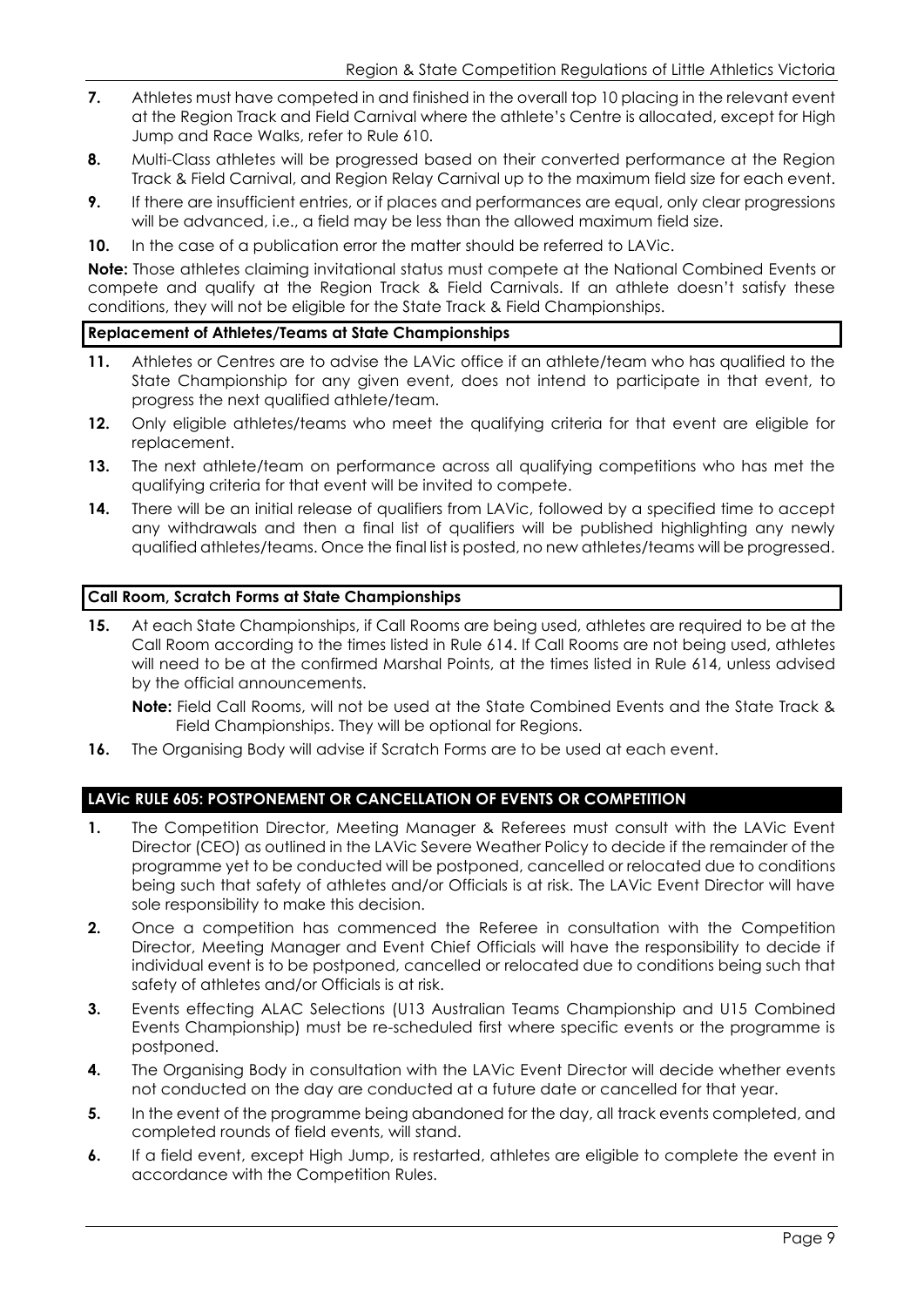- **7.** If a field event, except High Jump, is not restarted, and all athletes have completed at least half the number of rounds allowed, then that event will be deemed to have been finished, and results will be based on performances over the completed rounds only.
- **8.** In a High Jump event where there are four or less athletes in the event when it is stopped, then the event will be deemed to have been finished and results based on performances recorded after the last completed round.
- **9.** In a High Jump event where the number of athletes exceeds four and the event is restarted then only those athletes who have not been disqualified from further jumping will be eligible to continue in the event. The event restart will have the bar set one increment above the height set for the last full round of jumps completed before the event was stopped. A full round is one which includes an athlete passing their turn by choice.
	- **Note**: The Event Chief Judge may allow each athlete up to two practice trials at various heights before the event restarts.

# **LAVic RULE 606: PRESENTATIONS**

- **1.** For each **State Track and Field Championship Event**:
	- **(a)** Medals will be presented to the first three placegetters, in either the Final or the finalised times from the Timed Finals, or the converted performances for Multi-Class events.
	- **(b)** Ribbons will be presented to fourth to eighth placegetters, as above.
- **2.** For each **State Relay Championship Event**:
	- **(a)** Medals will be presented to the first three placegetters, in either the Final or the finalised times from the Timed Finals, or the converted performances for Multi-Class events. (Team of 4 athletes only).
	- **(b)** A team pennant will be presented to the first three placegetters, as above.
- **3.** For each **State Combined Events Championship Event**, (Total points):
	- **(a)** Medals will be presented to the first three placegetters.
	- **(b)** Ribbons will be presented to fourth to eighth placegetters.
	- **Note:** Medals or Ribbons will not be presented to placegetters in the individual disciplines of the Combined Events.
- **4.** For each **State Cross-Country Championship Individual event**:
	- **(a)** Medals will be presented to the first three placegetters, or the converted performances for Multi-Class events.
	- **(b)** Ribbons will be presented to fourth to eighth placegetters, as above.
- **5.** For each **State Cross-Country Championship team event**:
	- **(a)** Medals will be presented to the first three placegetters, or the converted performances for Multi-Class events. (Team of 3 athletes only).
- **6.** For each **State Road Relay Championship event**:
	- **(a)** Sashes will be presented to the first three placegetters, or the converted performances for Multi-Class events. (Team of 3 athletes only).
- **7.** For each **State Cross-Country Relay Championship event**:
	- **(a)** Sashes will be presented to the first three placegetters, or the converted performances for Multi-Class events. (Team of 3 athletes only).
- **8.** For **Region / State Invitation athletes / events**:
	- **(a)** Ribbons will be presented to first three placegetters.

# **9. Region Carnivals**:

- **(a)** Medals will be presented to the first three placegetters, in either the final or the finalised times from the timed finals, or the converted performances for Multi-Class events. Team numbers as per State events.
- **10.** For both the Region and State competitions, approved Centre Uniforms must be worn at the presentation ceremony.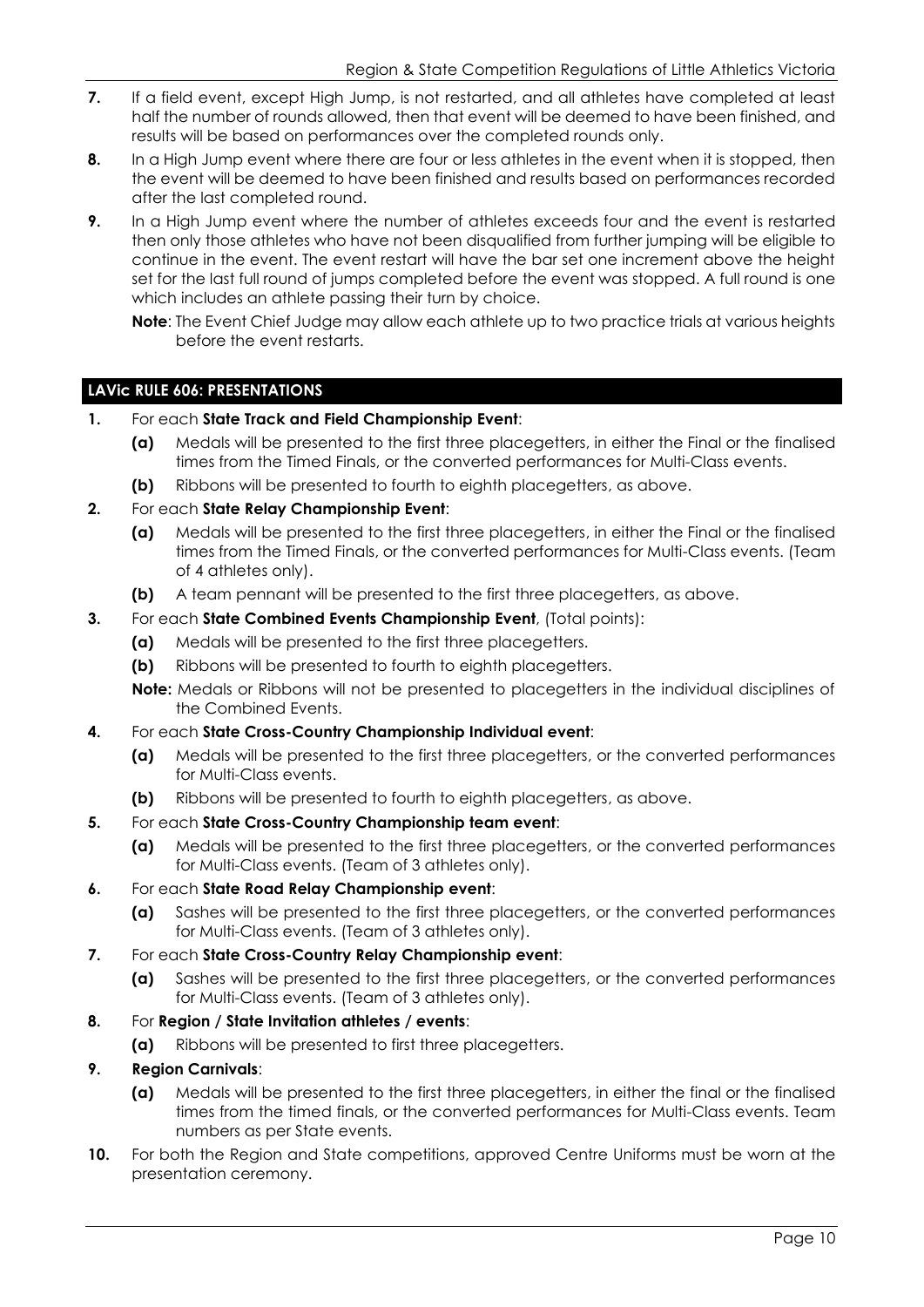# **LAVic RULE 608: EQUIPMENT**

## **General**

**1.** The Organising body will provide all equipment, apparatus and implements for all competitions. Athletes' private implements may not be used.

#### **Fully Laned Track Events**

**2.** Fully Automatic (including automatic start) electronic timing systems must be used at all Region and State Relay, Track and Field and Combined Event competitions.

#### **Implements**

**3.** Once certified to LAVic specifications, Regions are not required to have their field event equipment checked each year. Regions are required to check the status of all equipment prior to the commencement of the season, to ensure the equipment is in good condition. If any equipment is deemed inappropriate for use, it is to be removed from the available pool, new implements will then be purchased by LAVic on behalf of the Region. All new implements will then be certified by LAVic prior to being sent and added into the pool of equipment for the Region's use.

## **LAVic RULE 609: TEAM MANAGERS**

- **1.** Centres and Regions may appoint up to two accredited Team Managers for competitions for which athletes/teams are competing. The Organising body may allow more than two accredited Team Managers from a Centre or Region. The names and other contact details of the Team Managers must be submitted to the Organising body by the date listed on the portal.
- **2.** At each competition, accredited Team Managers must report to the Administration Manager / Communications, sign the attendance register and receive their official identification. This identification must be always worn to ensure that only accredited Team Managers gain entry to the Arena in case of a clash of events or for official discussions with the Referee, Meet Manager, Jury of Appeal or Administration Manager.

#### **LAVic RULE 610: STATE TRACK AND FIELD CHAMPIONSHIP QUALIFYING STANDARDS**

**1.** Except for the following events there are no qualifying standards that need to be met:

#### **High Jump**

The following table indicates the starting height for each age group at the State Track and Field Championship.

# **Note: The U9 & U10 age group is restricted to scissor technique only**

| Age         | <b>U09</b> | U10   | 1111            | U12            | U13  | U14              | U15  | U16  |
|-------------|------------|-------|-----------------|----------------|------|------------------|------|------|
| Girls       | 0.85m      | 0.90m | .05m            | 5 <sub>m</sub> | .20m | .25 <sub>m</sub> | .30m | .35m |
| <b>Boys</b> | 90m        | .00m  | 15 <sub>m</sub> | .25m           | .30m | .35m             | .40m | .45m |

**<sup>2.</sup>**

**3.** Athletes who fail to clear at least the height listed for their age group at Region Track and Field Carnival will not automatically qualify or be progressed to the State Track and Field Championship Final, regardless of their place at Region, including first place.

**4.** Region Track & Field Carnival starting heights will be set at 10cm below the State Track & Field starting heights for each age group.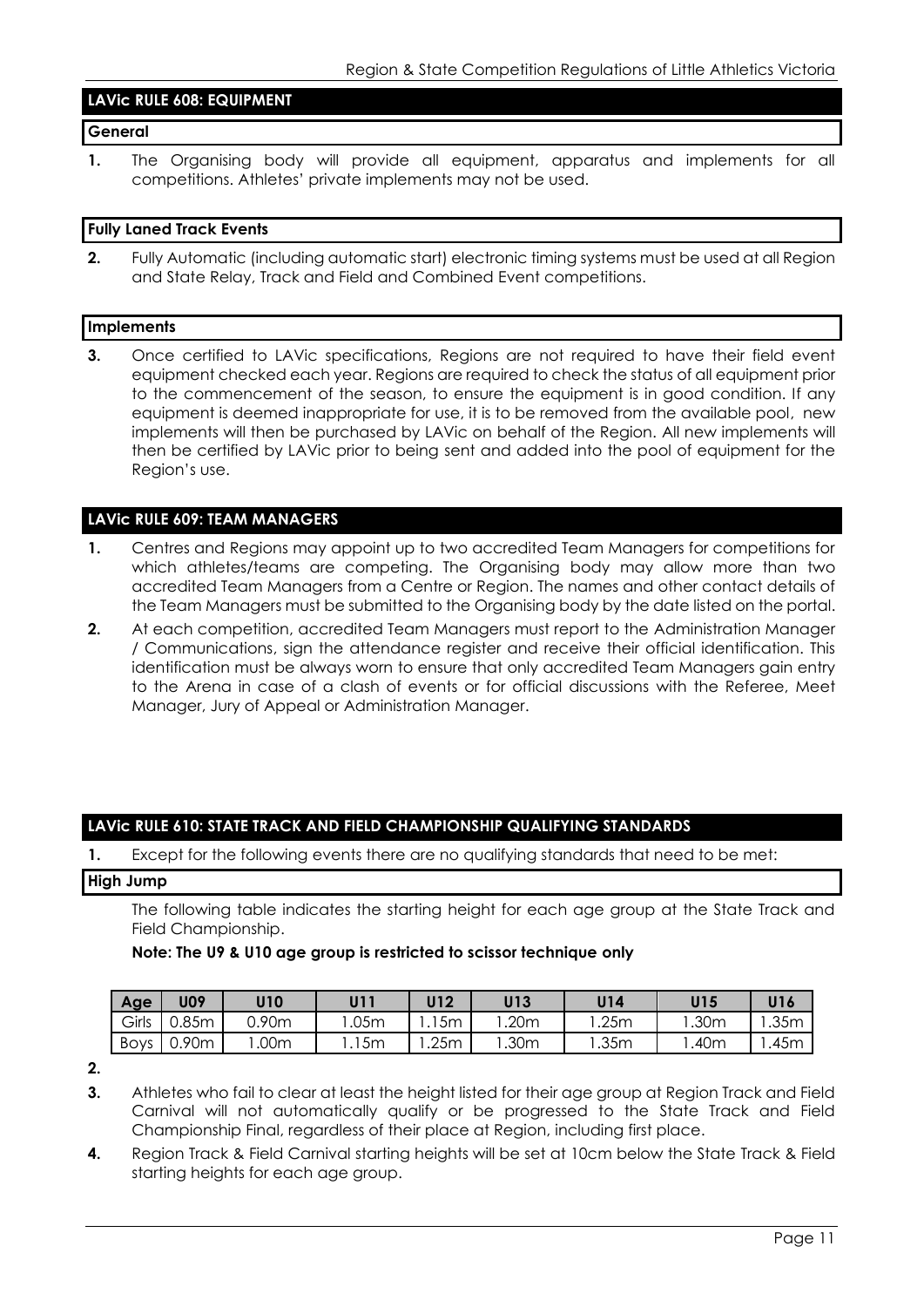# **Race Walks**

- **5.** Athletes who equal or better the time listed in the table for their age group at the Region Track & Field Carnival will be eligible to be progressed to the State Track and Field Championships.
- **6.** The maximum field size is 24 athletes per age group.
- **7.** Where a full field does not exist, the Organising body will have the discretion to progress athletes who fail to meet these times, while ensuring the competency of the athletes is at the required standard.

| Age<br>Group | <b>Distance</b> | <b>Time</b>     |
|--------------|-----------------|-----------------|
| U09          | 700m            | 6 mins 25 secs  |
| U10          | 1100m           | 8 mins 30 secs  |
| U11          | 1100m           | 8 mins 30 secs  |
| U12          | 1500m           | 11 mins 00 secs |
| U13          | 1500m           | 10 mins 30 secs |
| U14          | 1500m           | 10 mins 30secs  |
| U15          | 1500m           | 10 mins 30 secs |
| U16          | 1500m           | 10 mins 30 secs |

**Note**: There are no qualifying times for entry into Region carnivals events.

# **LAVic RULE 611: DRAWS AND QUALIFICATIONS IN TRACK EVENTS**

#### **Region Carnivals and State Championships**

**1.** All track events at the Region Carnivals and State Championships for both Track & Field and Relays are either a Final or Timed Finals. Qualifying Heats are no longer conducted to progress to the Final.

**Note:** Where guide runners are used by athletes in classes T11 and T12, lanes allocated for all races should be every second lane. For example: Lanes 1, 3, 5 ,7 or 2, 4, 6, 8 etc.

# **Finals & Timed Finals – Region Carnivals and State Championships**

**2.** The following is used for both Region Carnivals and State Championships when determining the number of finals to be conducted as a Final and Timed Finals.

#### **70m, 100m, 200m, 400m, 60m - 300m Hurdles**

Where there are more than 8 declared entries, athletes will be placed in finals up to a maximum of 8 athletes per final. A series of Timed Finals will be used to determine the overall placing of athletes. i.e., Heats and Finals will not be conducted.

#### **800m**

Where there are more than 16 declared entries, athletes will be placed in finals up to a maximum of 16 athletes per final. A series of Timed Finals will be used to determine the overall placing of athletes. i.e. Heats and Finals will not be conducted.

#### **4 x 100m, 4 x 200m & Medley Relays**

Where there are more than 8 declared entries, Teams will be placed in finals up to a maximum of 8 Team per final. A series of Timed Finals will be used to determine the overall placing of Teams. i.e., Heats and Finals will not be conducted.

#### **1500m and Race Walks**

Where there are more than 24 declared entries, athletes will be placed in finals up to a maximum of 24 athletes per final. A series of Timed Finals will be used to determine the overall placing of athletes. i.e., Heats and Finals will not be conducted.

#### **Mixed Gender / Mixed Age Events**

The Organising body may combine age and/or genders to make full fields. Athletes performances will be used to determine places in each age group and gender.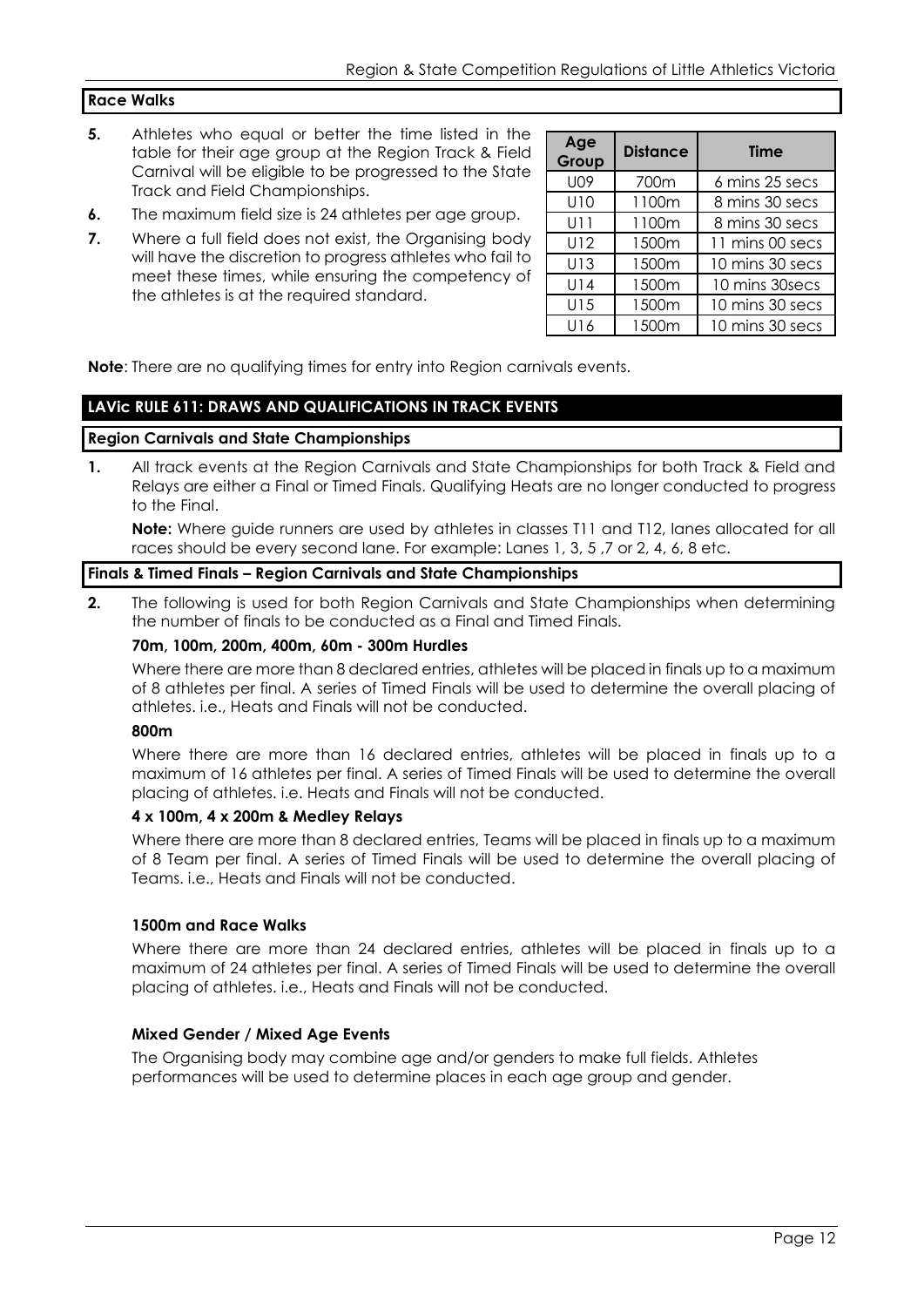## **Ranking and Composition of Timed Finals**

## **3. Region Carnivals**:

- **(a)** Athletes / Teams will be randomly placed in finals in those events conducted as Timed Finals.
- **(b)** The allocation of lanes for a Timed Finals, will be random.

# **4. State Championships**:

- **(a)** Athletes shall be allocated lanes and seeded to a Timed Final based on the performances achieved during the Region Carnivals.
	- **(i)** Depending upon the number of declared entries, based on the maximum field size as per Rule 604, the Timed Finals will be conducted from slowest to fastest. The last Timed Final will contain the eight fastest athletes / teams based on the performances achieved during the Region Carnivals.
	- **(ii)** In each Timed Final, the allocation of lanes will be in three draws:
		- Four highest ranked athletes / teams will be randomly allocated lanes 3,4,5 & 6
		- Fifth and sixth ranked athletes / teams will be randomly allocated lanes 7 & 8.
		- Seventh and eighth ranked athletes / teams will be randomly allocated lanes 1 & 2.
- **5.** In the State Relays Championships events with direct entry:
	- **(a)** Teams will be randomly placed in finals in those events conducted as Timed Finals.
	- **(b)** The allocation of lanes for a Final or Timed Finals, will be random.

# **Ranking and Composition of a Single Final**

- **6.** In the 800m, 1500m, Race Walks and Out of Stadia events at the State Championships, where only one Final is required, lanes / starting positions will be random.
- **7.** At the State Championships, if only one Final is required, the allocation of lanes will be in three draws, based on the performances from the Region Carnivals.
	- Four highest ranked teams will be randomly allocated lanes 3,4,5 & 6.
	- Fifth and sixth ranked teams will be randomly allocated lanes 7 & 8.
	- Seventh and eighth ranked teams will be randomly allocated lanes 1 & 2
- **8.** For events run entirely in lanes at either the Region Carnivals or State Championships, it is permissible to have one Final greater than 8 athletes / teams, where the venue is capable to cater for more than 8 lanes.
- **9.** In the situation where insufficient athletes / teams present to the Call Room, and Timed Finals are scheduled, then the event can be collapsed into one Final. The Final is to be conducted at or near the scheduled Timed Final time, within the same event block. This allows the organising body time to re-seed and allocate lanes if required, without penalising the athletes / teams that have prepared and presented to the Call Room in readiness to compete.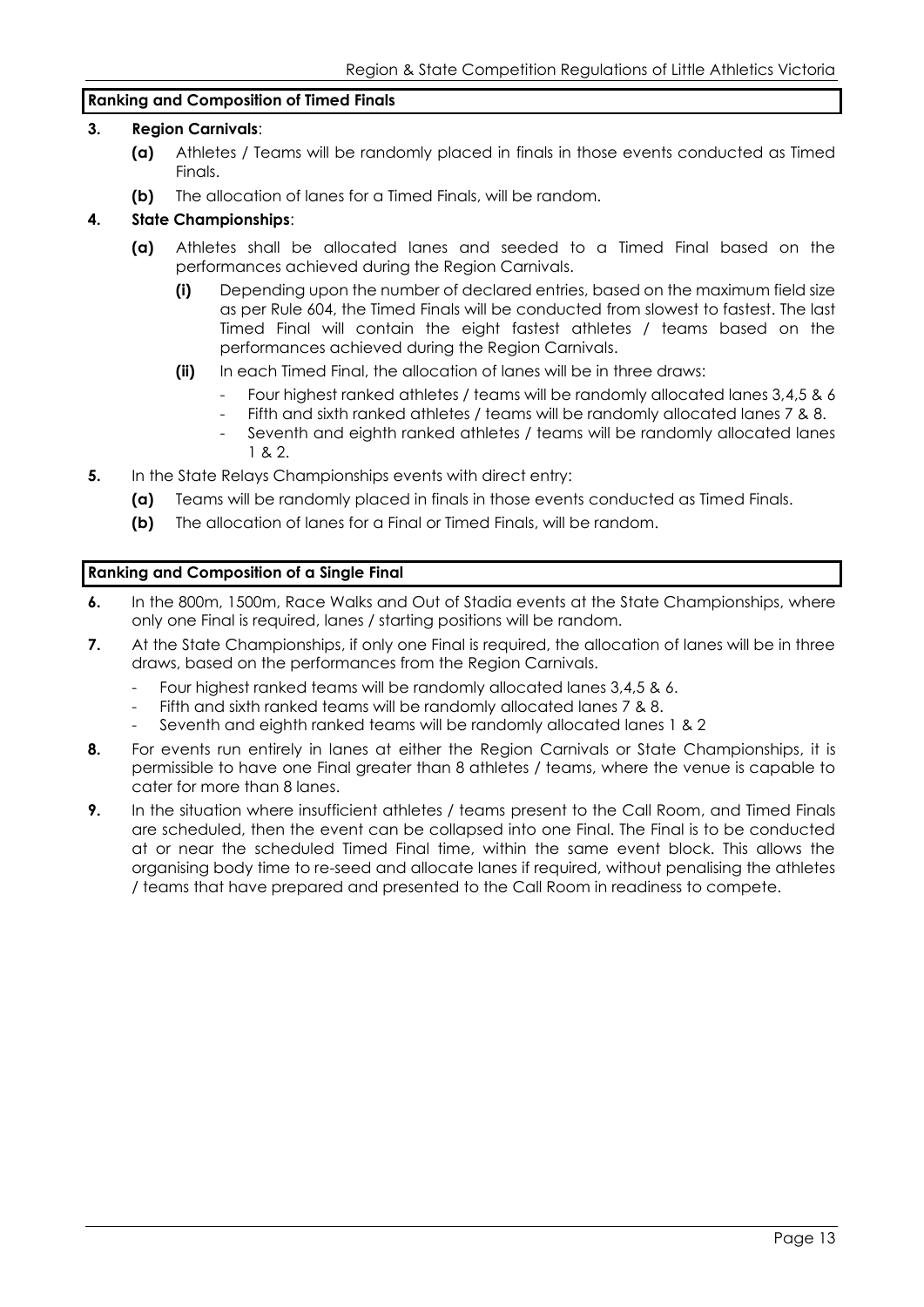# **LAVic RULE 612: RELAY TEAMS**

#### **Team Composition**

The following table lists the Relay Event Type and the Team composition. As all events are either a Final or Timed Finals, based on entries, Team composition is only 4 athletes.

| <b>Event Type</b>                       | <b>Age Group</b> | <b>Team Composition</b>           |
|-----------------------------------------|------------------|-----------------------------------|
| 4 x 100m                                | U09 - U16 B & G  |                                   |
| $4 \times 200$ m                        | U09 - U16 B & G  |                                   |
| Swedish Medley (100m, 300m, 200m, 400m) | U09 - U16 B & G  |                                   |
| Mixed Sex 4 x 100m                      | U09 - U16 MS     | $2 \times$ Boys, $2 \times$ Girls |
| Mixed Sex 4 x 200m                      | U09 - U16 MS     | 2 x Boys, 2 x Girls               |
| Multi-Class 4 x 100m                    | $U09 - U16$ MT   | 4 (any combination)               |
| Multi-Class 4 x 200m                    | U09-U16 MT       | 4 (any combination)               |

#### **B** – Boys Only **G** – Girls Only **MS** – Mixed Sex **MT** – Mixed Teams

**Note: Submission of Team Summary Forms, Team Entries & Event Types to be conducted will be confirmed, the below details will be updated once the structure is finalised.**

- **Note:** Athletes will be limited to enter a maximum of four event types, however due to the timetable constraints and capacity cap limits, the number of events or event types offered, will need to be amended to fit into the program. All event types might not be offered, depending upon the number of teams entered. This is due to the Region Relays Carnivals being cancelled in 2021.
- **1.** Mixed Teams in Multi-Class Relays is any combination of athletes to make up a Team of 4, if age group promotion rules apply. A Mixed Team in Multi-Class, can be any combination of 4 boys, 4 girls, 3 boys & 1 girl, 3 girls & 1 boy, 2 boys & 2 girls.
- **2.** For the State Relay Championships, Centres & Regions must submit the names of athletes competing for each event type and age group on a Team Summary form to the Administration Manager / Communications no later than 60 minutes prior to the event block that the athletes listed are competing in.
- **3.** The Team Summary form identifies all event types and age groups (if promoted) an athlete is competing in for the entire day; they do not advise the team letter, if there are multiple teams.
- **4.** Athletes must be a LAVic financial registered competitive member by the closing date and time of entries for the competition, not the submission of the Team Summary form.
- **5.** If there are any changes on the day at State, a Team Change Summary form must be submitted to the Administration Manager / Communications no later than 60 minutes prior to the event block.
- **6.** If a Team change occurs, all athletes must be a LAVic financial registered competitive member in their correct age group, prior to the submission of the Team Change Summary form.
- **7.** The original Team forms identifying the names of the 4 athletes competing in each team, has been replaced by the Team Summary form.
- **8.** An athlete may compete in a maximum of four event types.
- **9.** Multi-Class athletes cannot participate in the same event type in both Multi-Class and Able Body.
- **10.** At State, athletes cannot compete in the same event type in 2 different Teams, e.g., Team A and B, or a Centre Team and a Region Team. However, this does not alter the ability to change teams according to these rules.
- **11.** Athletes cannot compete in the same event type in 2 different age groups, regardless of the leg or distance being run.
- 12. If a dispute arises as to the eligibility of any athlete in a team to compete the event will be run at the advertised time with the listed teams and the Team Manager of the team in dispute will be informed that the team may be disqualified if it is subsequently found that any athlete in the team was ineligible to compete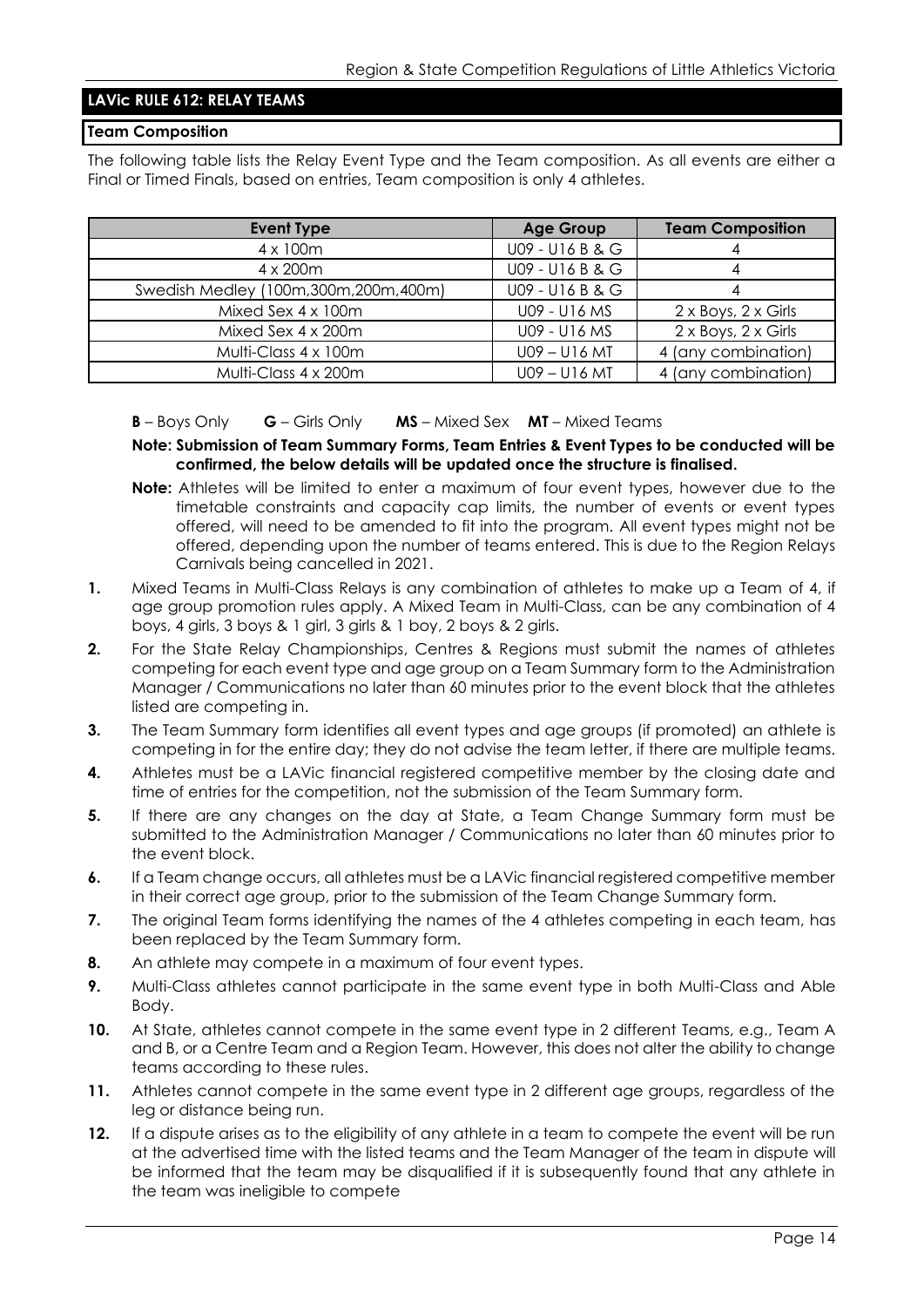- **13.** In the event of a re-run, the same four athletes for each team that competed in the original race must compete in the re-run. The running order of athletes is permitted to change in any re-run.
- **14.** The designated fine of \$250.00 per team may be imposed on the Centre/Region for each team found to be competing in breach of the eligibility of team composition requirements.

# **Age Group Promotion**

- **15.** Except for an athlete promoted to a higher age group, athletes must only compete in events listed for the age group in which they are registered.
- **16.** Athletes cannot be promoted from the, U6, U7 or U8 age groups.
- **17.** Athletes can be promoted as follows:
	- **(a)** All age groups except Multi-Class, no more than 2 age groups.
	- **(b)** Multi-Class athletes can be promoted into all available age group types.
- **18.** If a Centre does not have sufficient athletes in an age group to form a team for:
	- **(a)** U10 to U16 Age Groups: The team may consist of any combination of age groups providing at least one athlete in the team must be in the age group for which the team is entered, and no athlete will have been promoted more age groups than stated above. For example, an U16 team may comprise an U16, an U15 and two U14 athletes.
	- **(b)** Athletes who are promoted up an age group(s) will compete under the rule modifications of their original age group.
	- **Note:** this is particularly important to the U9 U10 athletes promoted into U11's, they are not permitted to use starting blocks or wear spikes.
- **19.** A promoted athlete will be listed on the Team Summary form indicating their original age group.

# **Region Teams**

- **20.** A Centre within a Region which has six or less registered athletes in that age group may combine with any other Centre(s) within the Region which may have any number of registered athletes in the relevant age group, to form a Region team in that age group. Each team will be subject to the following:
- **21.** Athletes cannot be promoted from the, U6, U7 or U8 age groups.
- **22.** Athletes can be promoted as follows:
	- **(a)** All age groups except Multi-Class, no more than 2 age groups.
	- **(b)** Multi-Class athletes can be promoted into all available age group types.
- 23. Athletes who are promoted up an age group(s) will compete under the rule modifications of their original age group.
- **Note:** this is particularly important to the U9 U10 athletes promoted into U11's, they are not permitted to use starting blocks or wear spikes.
- **24.** Team changes between Region and State or on the day prior to the closing time of submission of the Team Summary form, is to assist with the Region Team competing, not to aid a Centre Team.
- **25.** Region Uniform: Due to COVID restrictions:
- **26.** The athletes will wear their Centre uniform and not the relevant Region uniform.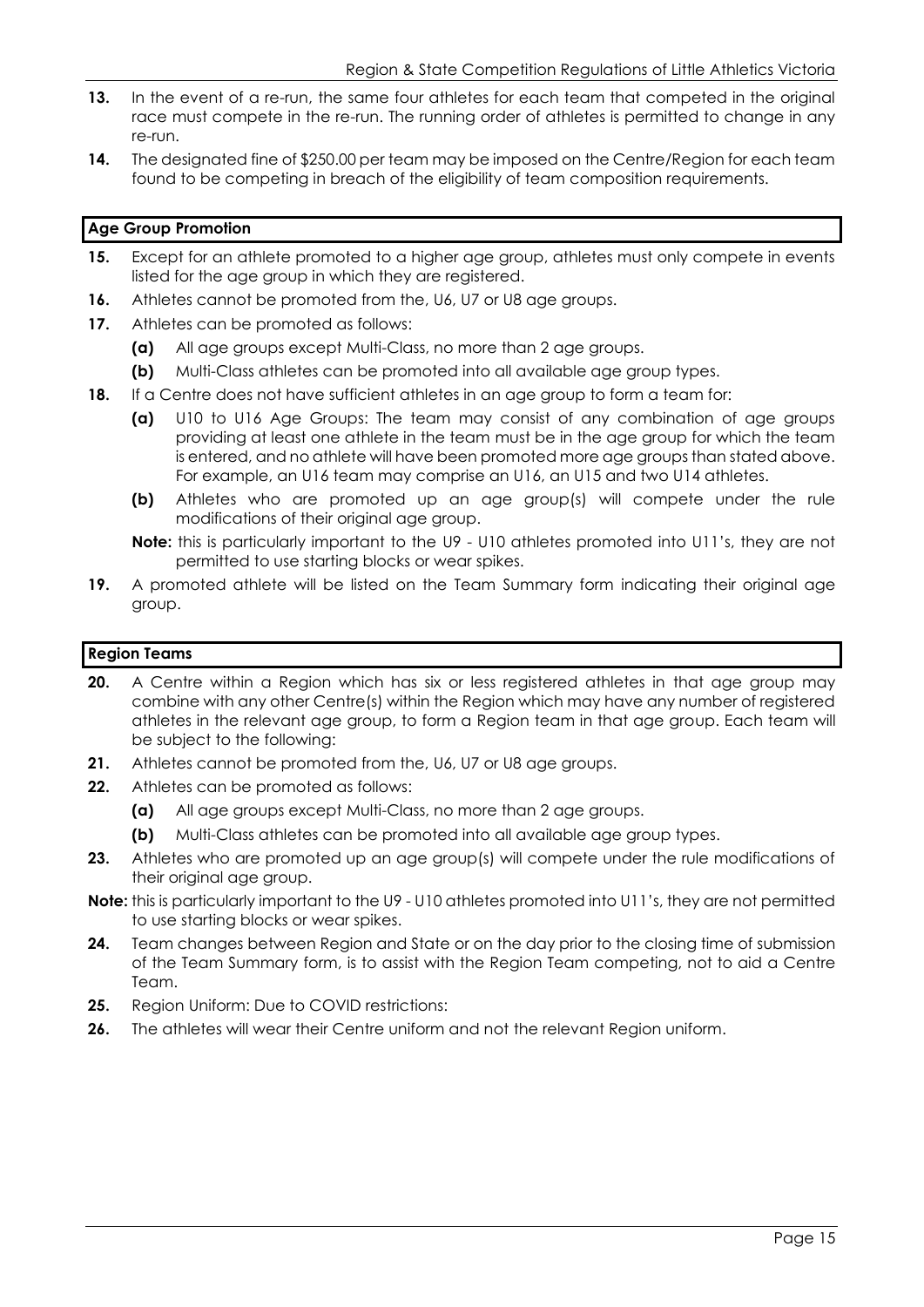# **LAVic RULE 613: CROSS-COUNTRY RELAY & ROAD RELAY TEAMS**

## **Team Composition**

- 1. For all age groups except Multi-Class, Cross-Country & Road Relay team composition will consist of three athletes of the same gender. The Multi-Class teams must consist of 3 athletes, they can be a Mixed Team of any combination of boys and girls, or all from the same gender.
- **2.** If a dispute arises as to the eligibility of any athlete in a team to compete the event will be run at the advertised time with the listed teams and the Team Manager of the team in dispute will be informed that the team may be disqualified if it is subsequently found that any athlete in the team was ineligible to compete.
- **3.** In the event of a re-run, the same three athletes for each team that competed in the original race must compete in the re-run. The running order of athletes is permitted to change in any re-run.
- **4.** The designated fine of \$250.00 per team may be imposed on the Centre/Region for each team found to be competing in breach of the eligibility of team composition requirements.

# **Age Group Promotion**

- **5.** Except for an athlete promoted to a higher age group, athletes must only compete in events listed for the age group in which they are registered.
- **6.** Athletes cannot be promoted from the, U6, U7 or U8 age groups
- **7.** Athletes can be promoted as follows:
	- **(a)** All age groups except Multi-Class, no more than 2 age groups.
	- **(b)** Multi-Class athletes can be promoted into all available age group types.
- **8.** A team may consist of any combination of age groups providing at least one athlete in the team must be in the age group for which the team is entered, and no athlete will have been promoted more age groups than permitted.
- **9.** A promoted athlete must be listed in a team on the team sheet as a promoted athlete.

# **Region Teams**

- **10.** A Centre must make every attempt to form Relay teams using athletes from their own Centre, including age group promotion. If there are still athletes wishing to compete but cannot form a Centre team, then a Region team may be formed with athletes from other Centres within the same Region in the same situation. Each team will be subject to the following:
	- **(a)** Regions must submit the names of athletes comprising each team for each event to the Organising body prior to closing date and time of entries.
	- **(b)** Team composition and age group promotion as per Centre team composition above.
- **11.** Region Uniform: Due to COVID restrictions:
- **12.** The athletes will wear their Centre uniform and not the relevant Region uniform.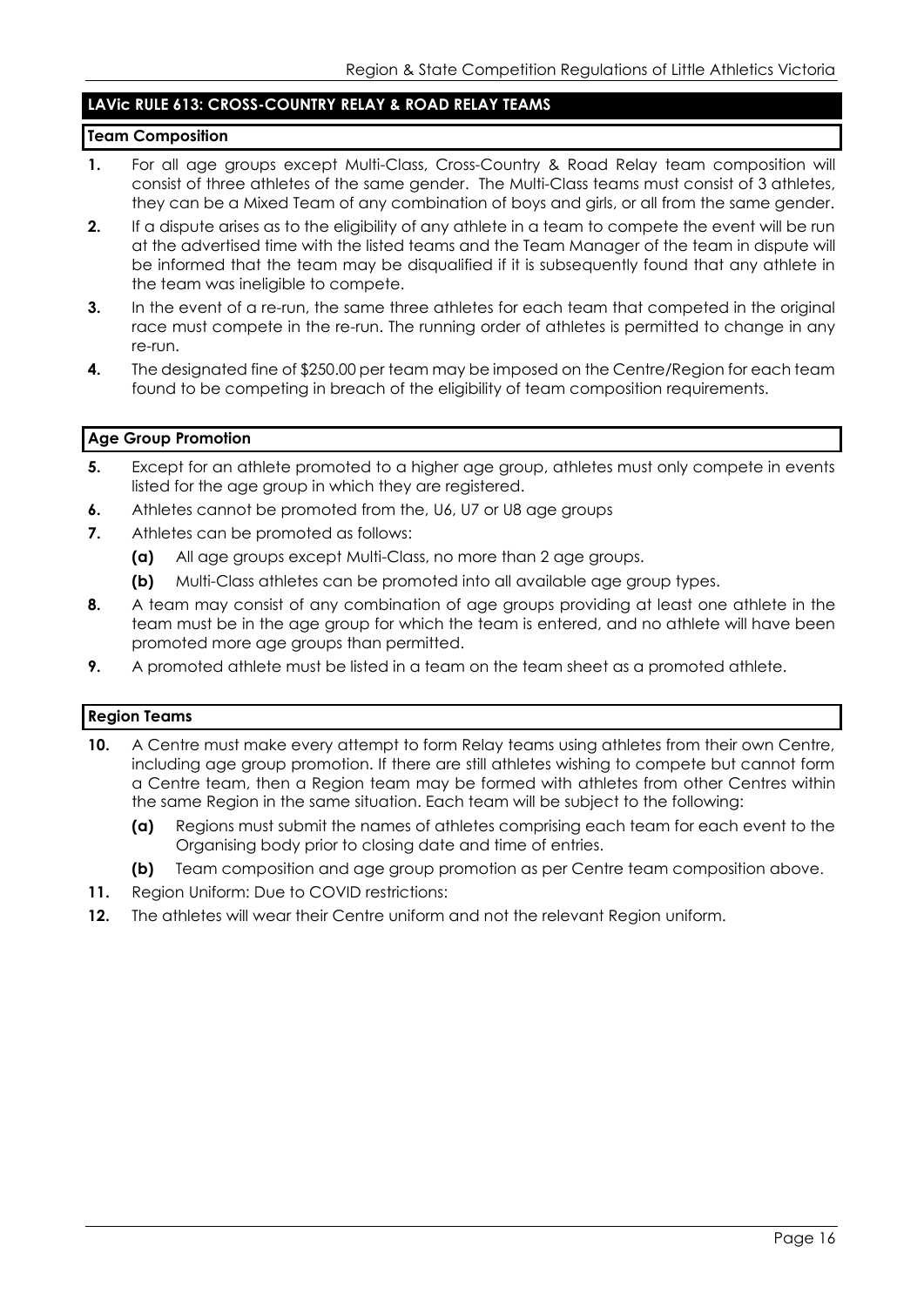# **LAVic RULE 614: CALL ROOM**

- **1.** All athletes must go through the Call Room before their event, unless advised by the Organising body. Athletes who go directly to the event will not be allowed to participate, subject to Competition Rule 142, unless advised by the Organising body.
- **2.** For Rule 614.1 above, an Event Clash Form given to the Call Room, before the Final Entry Time will be treated as if the athlete has attended the Call Room. In the case where a Field Event Call Room is not being used, the Clash Form submitted to the Field Event Chief / Recorder, prior to the Final Entry Time, or Final announcement for the athletes to assemble at the Marshal Point, will be treated as if the athlete has attended the Call Room / Marshal Point.
- **3.** All Athletes and all guide runners / assistants must present to the Call Room in full-approved Centre uniform prior to the Final Entry Time.
- **4.** Team Managers are not permitted inside the Call Room unless they are:
	- **(a)** Called by a Competition Official.
	- **(b)** Dropping off Event Clash or Scratch forms.
- **5.** Within the Call Room the following will occur:
	- **(a)** Uniform checking.
	- **(b)** Event preparation e.g., roll call, lane allocation, placement of hip numbers etc.
- **6.** Call Room entry times and processes will be published for each event by the Organising body.
- **7.** For the **State Relay Championships**, the times will be as follows, unless advised by the Organising body or official announcements.
	- **(i) First Entry Time** 25 minutes prior to the scheduled event start time.
	- **(ii) Final Entry Time** 20 minutes prior to the scheduled event start time.
	- **(a)** Athletes are to be at the Call Room no later than the Final Entry Time.
	- **(b)** For relays, all four runners must be present at the Call Room prior to the Final Entry Time.
- **8.** For the **State Track & Field Championships**, the times will be as follows:
	- **(a) Track Events**, times for athletes to be at the Call Room will be:
		- **(i) First Entry Time** 25 minutes prior to the scheduled event start time.
		- **(ii) Final Entry Time** 20 minutes prior to the scheduled event start time.
	- **(b)** Athletes are to be at the Call Room no later than the Final Entry Time, unless advised by the Organising body, or official announcements.
	- **(c) Field Events**, times for athletes to assemble at the confirmed Marshal Points will be:
		- **(i) First Entry Time / announcement** 25 minutes prior to the scheduled event time.
		- **(ii) Final Entry Time / announcement** 20 minutes prior to the scheduled event time
	- **(d)** Athletes are to be at the Marshal Point, no later than the Final Entry Time, unless advised by the Organising body, or official announcements.
- **9.** The event timetable will be published and will clearly state the event start time.
- **10.** To determine the Call Room Final Entry Time, the Call Room should have a clock clearly displayed which the Call Room judges, and Call Room referee will use.
- **11.** An announcement will be made around the Call Room area at the First Entry Time for athletes to enter the Call Room.
- **12.** No event will leave the Call Room prior to the Call Room Departure Time unless ALL athletes are present, unless covered under a Clash Summary Sheet, or correctly submitted Clash Form.
- **13.** Athletes who present to the Call Room after the Final Entry Time, and prior to the athletes departing the Call Room, are liable to disqualification at the discretion of the Call Room Referee, if Call Rooms are being used, subject to Competition Rule 142.
- **14.** Once the athletes / teams have departed the Call Room for that event, no further athletes / teams will be allowed to participate, unless covered under a correctly submitted Clash Form or listed on a Clash Summary Sheet.
- **15.** Unless advised otherwise by the Competition Director / Meeting Manager all event Call Room Entry times will be as stated above.